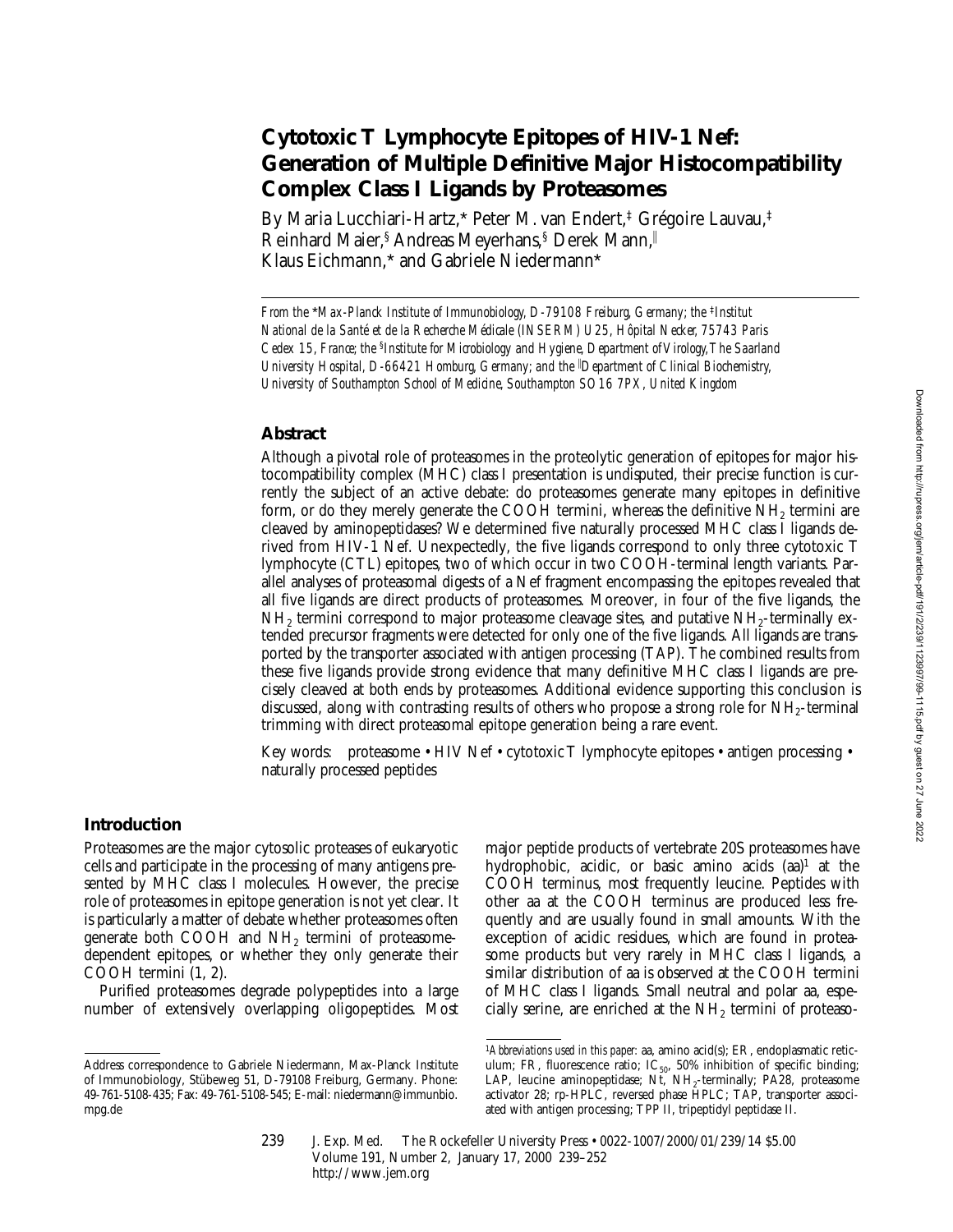mal products, also similar to MHC class I ligands (3–5). With a few exceptions, the size range of peptides eluted from typical MHC class I molecules is 7–13 aa, and most alleles prefer nonamers (6). Although some peptides produced by vertebrate 20S or 26S proteasomes from polypeptides or proteins are shorter than 8 aa, only a few are larger than 11 aa (3, 4, 7), and many major products are in the size range of MHC class I ligands (3, 4). Digestion of relatively short polypeptides proceeds partially via single cleavage intermediates; formation of "dual cleavage" peptides, i.e., MHC class I ligands and slightly longer peptides, is accelerated by the IFN- $\gamma$ –inducible proteasome activator 28 (PA28 [4, 8]). Degradation of most full-length proteins is processive, without the release of longer intermediates (9, 10). Of 10 MHC class I ligands examined so far in various laboratories for production by purified proteasomes in vitro, 7 were shown to be generated in definitive form (see Discussion). Collectively, these data support the conclusion that proteasomes produce both the COOH and NH<sub>2</sub> termini of many MHC class I ligands in vitro.

Nevertheless, these data have not led to a general consensus on the precise role of proteasomes in antigen processing. The validity of the in vitro results has been challenged by observations on the generation of the major OVA epitope SIINFEKL from the products of minigenes (11). Although the production of the epitope from COOHterminally (Ct)-extended versions was inhibited by the proteasome inhibitor lactacystin, production from  $NH_{2}$ terminally (Nt)-extended versions was not. Moreover, SI-INFEKL could be produced from the Nt-extended fragment QLESIINFEKL by leucine aminopeptidase (LAP), a cytosolic peptidase inducible by IFN- $\gamma$  (12). This was put forward as evidence that the SIINFEKL NH<sub>2</sub> terminus is produced in vivo by trimming enzymes rather than by proteasomes. Although these results can be interpreted in alternative ways (see Discussion), they have led to the general perception that proteasomes mainly release the COOH termini of class I ligands, whereas the  $NH<sub>2</sub>$  termini are derived by trimming of longer precursors by aminopeptidases (1, 13).

Nef is a key factor in HIV pathogenicity and immunogenicity and a potential candidate for CTL-targeted vaccination. More than 45 CTL epitopes for multiple HLA alleles have been described in HIV Nef by the use of overlapping synthetic peptides and/or "allele-specific" peptide motifs (14). Many of the Nef CTL epitopes are overlapping, and most of them cluster within four regions of the protein. To date, naturally processed peptides corresponding to these epitopes have not been determined. In this study we focused on one of the four immunogenic regions of Nef,  $Nef_{123-152}$ , which is relatively conserved among different HIV subtypes (15). We identified two HLA-A2 and three HLA-B7 peptide ligands in this region. Unexpectedly, both HLA-A2 ligands and two of the three HLA-B7 ligands represented COOH-terminal length variants of one HLA-A2 and one HLA-B7 epitope, respectively. Proteolytic fragments identical to each of the five definitive MHC class I ligands were found in proteasomal digests of the synthetic polypeptide  $Nef<sub>123–152</sub>$ . In four of these five naturally processed peptides,

the  $NH<sub>2</sub>$  123–152 were produced by major proteasome cleavage sites, and Nt-extended precursors were found for only one of the five peptides. Thus, at least four of the class I ligands are loaded onto HLA molecules in the form generated by proteasomes. These results favor the view that proteasomes often produce the peptides finally presented by MHC class I molecules.

#### **Materials and Methods**

*Cell Lines.* The human lymphoblastoid T cell lines T1 (HLA class I typing A2, B5; subtyping for A2 is A\*0201) and Jurkat (HLA I typing A9/25, B7/41; subtyping for B7 is B\*0702), the HLA-A– and HLA-B–deficient C1R human lymphoblastoid B cell lines transfected with HLA-A2 or HLA-B7 (C1R-A2 and C1R-B7, respectively), and the P815 murine mastocytoma cell lines transfected with HLA-A2 or HLA-B7 (P815-A2 and P815- B7, respectively), have been described elsewhere (16–19). C1R-A2 and C1R-B7 cells were stably transfected with the  $pCF^+$  EBV vector containing the sequence encoding the whole Nef protein from the HIV-1 strain LAI under the control of the cytomegalovirus promoter (20). These cells, referred to as  $Nef^+ C1R-A2$ and  $Nef^+ C1R-B7$ , were used as stimulator cells to induce polyclonal Nef-specific CTL lines and as target cells in experiments with proteasome inhibitors. We were not able to maintain large scale cultures of C1R-A2 and C1R-B7 cells stably expressing Nef for acid elution of naturally processed peptides. For this purpose, we used T1 and Jurkat cells transfected with the heavy metal–inducible vector pSBBRU6e containing the sequence encoding the whole Nef protein from HIV-1 strain LAI, under the control of the human metallothionein IIA promoter (21). These cells are referred to as Nef<sup>+</sup> T1 cells and Nef<sup>+</sup> Jurkat cells. Expression of Nef in the transfectants was verified by Western blot analysis. P815-A2 and P815-B7 cells were used as target cells pulsed with peptides in cytotoxicity assays because C1R cells had a high spontaneous 51Cr release. The human T1 line was used for isolation of proteasomes.

*In Vitro Induction of Primary Nef-specific CTL Lines.* Polyclonal Nef-specific CTL lines were induced as described (20) using PBLs of a healthy HIV-1 seronegative donor (HLA class I typing A2/28, B7/ 40w60, Cw3/w7; A2 and B7 subtypes are A\*0201 and B\*0702, respectively) and Nef<sup>+</sup> C1R-A2 or  $\text{Nef}^+$  C1R-B7 as stimulator cells.

Nef peptide–specific CTL lines were obtained from the same donor (22). In brief, PBLs (4 or  $5 \times 10^6$ ) were incubated in 24well culture plates (Nalge Nunc International) using RPMI 1640 (GIBCO BRL) supplemented with 5% human AB serum (Blood Donor Center Schweizerisches Rotes Kreuz [SRK], Basel, Switzerland), 1 mM sodium pyruvate, 20 mM Hepes, 2 mM glutamine, 100 U/100 mg/ml penicillin/streptomycin (all from GIBCO BRL),  $1 \times 10^{-5}$  M 2-ME (Sigma Chemical Co.), and 1% MEM nonessential amino acids (GIBCO BRL) for 90 min at 37°C. The nonadherent cells were removed, and the adherent fraction (monocytes) was pulsed with 100  $\mu$ g/ml of peptide for 4 h to be used as stimulator cells. Adherent cells were then incubated with  $1 \times 10^6$ autologous PBLs. After 5 d of culture, 100 U/ml proleukin (Chiron Corp.) was added. After an additional 7 d, the PBLs were restimulated with  $1 \times 10^5$  irradiated autologous PHA (Murex Biotech, Ltd.) T cell blasts, pulsed with 10  $\mu$ g/ml of peptide.

*Cytotoxicity Assay.* Cytolytic activity was tested in triplicate in a standard 4-h 51Cr-release assay (23). Activity was assayed against cells expressing Nef as well as against P815-A2 and P815- B7 cells pulsed with synthetic peptides or reversed phase HPLC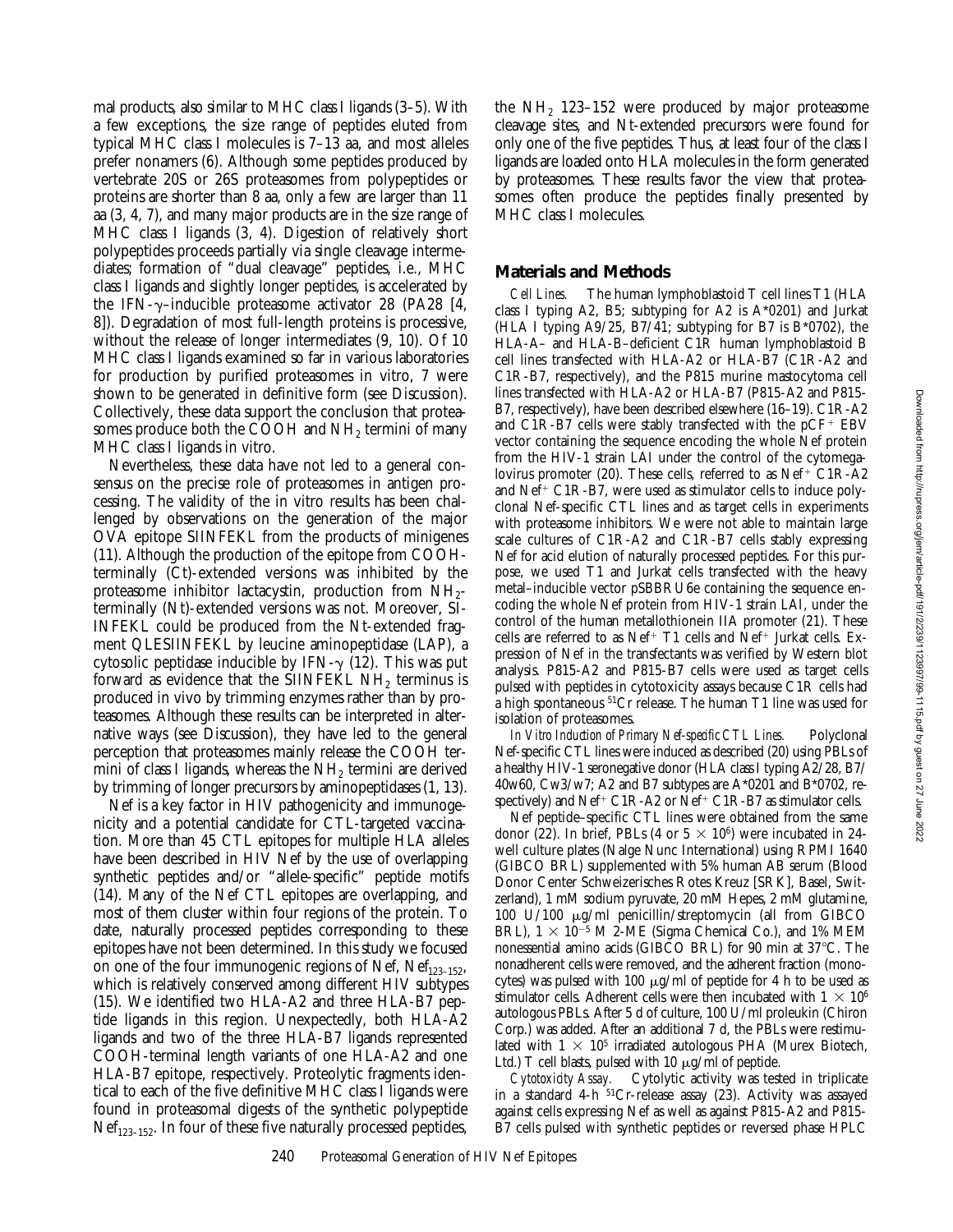(rp-HPLC) fractions containing naturally processed peptides or proteasomal products. To study the effect of proteasome inhibitors, the Nef-expressing cells were incubated in the presence of  $10 \mu M$  lactacystin (Dr. E.J. Corey, Harvard Medical School, Boston, MA) or 100 μM *N*-acetyl-leucinyl-leucinyl-norleucinal (LLnL; Sigma Chemical Co.) for 2 h before 51Cr labeling. The cells were then radiolabeled, and the preexisting peptide–MHC class I complexes on the cell surface were removed by exposure to a quick acid wash (131 mM citric acid, 66 mM disodium phosphate, pH 3.1) at  $25^{\circ}$ C for 3 min (24). After neutralization in 30 vol of complete RPMI 1640 medium and washing in PBS, cells were plated and used as targets in a 4-h 51Cr-release assay in either the presence or absence of the inhibitors.

*Synthetic Peptides.* Peptides were either synthesized using solid phase 9-fluorenylmethoxycarbonyl (F-moc) chemistry on an Applied Biosystems 431A peptide synthesizer or purchased from Genosys Biotechnologies. Peptides were purified to  $>98\%$ homogeneity by rp-HPLC. Amino acid residues are given in single-letter code as follows: C, Cys; D, Asp; E, Glu; F, Phe; G, Gly; I, Ile; K, Lys; L, Leu; M, Met; N, Asn; P, Pro; Q, Gln; R, Arg; S, Ser; T, Thr; V, Val; W, Trp; and Y, Tyr.

*Extraction of Naturally Processed Peptides.* Naturally processed peptides were extracted from whole cells with TFA (25) and purified as described previously (26, 27). Batches of  $10^9$  Nef<sup>-</sup> T1, Nef<sup>+</sup> T1, Nef<sup>-</sup> Jurkat, and Nef<sup>+</sup> Jurkat cells were lysed by adding 15 ml cold 1% TFA (Sigma Chemical Co.) and disrupted using a hand-held glass homogenizer. Centriprep 10K (Amicon Corp.) centrifugal concentrators were used for isolation of low molecular weight peptides. The ultrafiltrate suspensions (molecular weight  $<$ 10 kD) were dried by lyophilization and redissolved in 0.1% TFA for fractionation by rp-HPLC.

*In Vitro Digestion of Polypeptide Substrate by Purified 20S Proteasomes.* 20S proteasomes were purified from human T1 cells as described previously (4). No impurities were detected by SDS or native gel electrophoresis. Tripeptidyl peptidase II (TPP II) contaminations were excluded by use of the TPP II inhibitors AAFchloromethylketone (Bachem) and PMSF (Sigma Chemical Co.). Digestion of the synthetic 30-mer polypeptide Ne $f_{123-152}$  (10  $\mu$ g) with isolated 20S proteasomes (2  $\mu$ g) was carried out at 37°C. Digests were incubated in a total volume of 300  $\mu$ l buffer consisting of 50 mM Tris-HCl (pH 7.8), 1 mM EGTA, 0.5 mM EDTA, 5 mM  $MgCl<sub>2</sub>$ , 0.5 mM 2-ME, and 0.02% azide. Aliquots of the reaction mixture were fractionated by rp-HPLC.

*rp-HPLC Fractionation and Analysis of Natural and Synthetic Peptides.* Aliquots of rp-HPLC fractions were separated by rp-HPLC (Smart System [Amersham Pharmacia Biotech]) equipped with a Sephasil C18 SC2.1/10 column) with the following: eluent A, 0.1% TFA; eluent B, 80% acetonitrile containing 0.081% TFA; flow rate, 100  $\mu$ l/min; gradient for separation of HLA-A2restricted peptides, 34.3–35.5% B in 55 min (increase of eluent B, 0.022% per min); gradient for separation of HLA-B7–restricted peptides, 23.5–24.4% B in 28 min (increase of eluent B, 0.032% per min) followed by 24.4–26.5% B in 27 min (increase of 0.078% per min). Fractions were collected from 30 to 85 min (fractions 1–59), and elution was monitored by measuring UV light absorption at 214 nm in a continuous flow detector. TFA/acetonitrile was removed from the eluted fractions by lyophilization. The lyophilized material was redissolved in 200 ml PBS and stored at  $-70^{\circ}$ C. Aliquots of the rp-HPLC fractions were assayed for recognition by specific CTLs in a 51Cr-release assay. Aliquots of the rp-HPLC fractions from proteasomal digestions were directly analyzed with a G2025A matrix-assisted laser desorption ionization time-of-flight (MALDI-TOF) mass spectrometer (Hewlett-Packard) and by Edman degradation on a Hewlett-Packard instrument (model G1000A).

*The Transporter Associated with Antigen Processing–Peptide Binding* The affinity of peptides for the transporter associated with antigen processing (TAP) was measured essentially as described previously (28), using microsomes purified from Sf9 insect cells expressing human TAP1–TAP2 complexes, iodinated reporter peptide RRYNASTEL, and a dilution series of competitor test peptides. The concentrations required for 50% inhibition of specific binding  $(IC_{50})$  were normalized with respect to the  $IC_{50}$  of the reporter peptide (typically  $\sim$ 400 nM). The results are expressed as relative  $IC_{50}$  and are mean values from three experiments.

*MHC Class I–Peptide Binding Assay.* The HLA binding ability of the HLA-B7–restricted peptides was measured by HLA-B7 stabilization on the TAP-deficient hybrid cell line T2-B7 (29). In brief, cells were incubated with 100, 50, 25, and 12.5  $\mu$ M of peptide in serum-free medium at  $37^{\circ}$ C. Staining for indirect immunofluorescence was performed with ME1 (anti-B7, -Bw22, and -B27) as first antibody, and FITC-labeled anti–mouse IgG (Sigma Chemical Co.) as second antibody. Fluorescence intensities were measured on a FACScan™ cytometer (Becton Dickinson). The fluorescence ratio was calculated as the mean fluorescence of the sample versus the mean fluorescence of the control. The synthetic reference peptide used was the HLA-B7–restricted self-peptide (APRTVALTAL). The peptide  $Nef<sub>198</sub>LHPEYFKNC<sub>206</sub>$ , which does not bind to HLA-B7, was used as negative control.

Peptide affinity for immunoaffinity-purified HLA-A2 molecules was measured in a competitive binding assay based on published procedures (30). In brief, HLA-A2 molecules were purified from NP-40 lysates of the homozygous B cell line Jesthorn using Sepharose-immobilized BB7.2 (anti-A2) mAb. Purified HLA-A2 molecules (400 ng) were incubated for 18 h with 2.4 pmol of iodinated reporter peptide hepatitis B virus (HBV) core 18–27 (6Y) and various concentrations of unlabeled competitor peptides in a total volume of 30  $\mu$ l PBS buffer with 0.05% NP-40 and 1 mM PMSF. Peptide binding was stopped and evaluated by a 4-min centrifugation at  $25^{\circ}$ C and 1,000 *g* through gel filtration columns (Micro Bio-Spin 30™; Bio-Rad Laboratories). Bound peptide was quantified by gamma counting of filtrates. The results are expressed as relative  $IC_{50}$  and are mean values from three experiments.

*Quantitation of MHC Class I Ligands in Nef-transfected Cells.* The molar concentrations of MHC ligands in rp-HPLC fractions of acid eluates of Nef-transfected cells were determined by titration of rp-HPLC fractions in a 4-h 51Cr-release assay, and comparison of the percent specific lysis was obtained with a standard curve of known concentrations of synthetic peptide. The molar amounts of peptide ligands obtained per extraction were multiplied by Avogadro's number and divided by the number of cells that were extracted. Recoveries of control synthetic peptides were determined as described (26).

#### **Results**

*Effect of Proteasome Inhibitors on Intracellular Nef Processing.* Lactacystin is an efficient inhibitor of the chymotrypsinand trypsin-like activities of proteasomes (31), and a weaker inhibitor of the cytoplasmic protease complex TPP II (32). To assess whether proteasomes are involved in the processing of Nef, we studied the effect of lactacystin on the HLA-A2– and HLA-B7–restricted presentation of Nef, using concentrations that discriminate between proteasomes and TPP II.  $Nef^+$  C1R-A2 and  $Nef^+$  C1R-B7 cells were incu-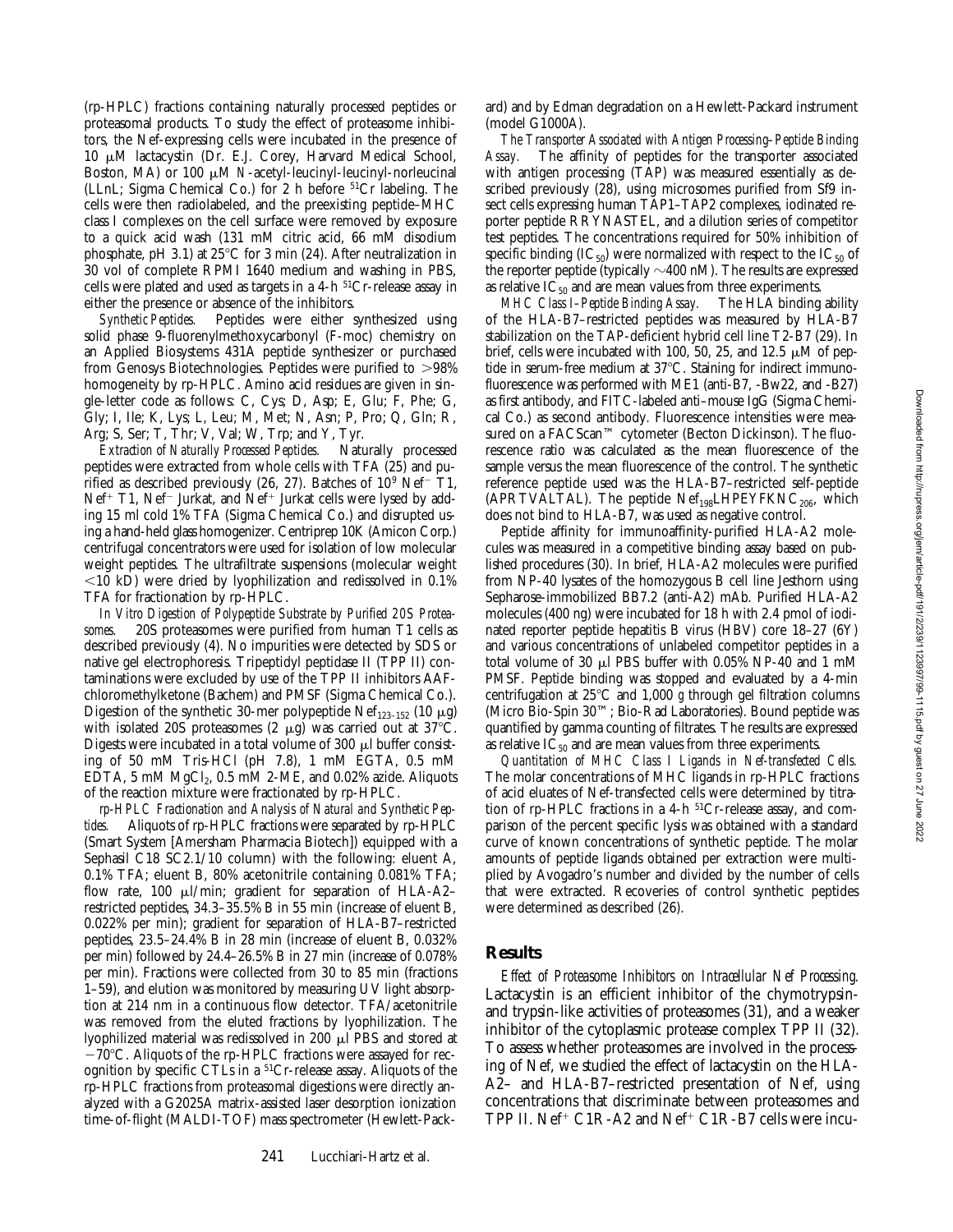

Figure 1. Effect of lactacystin on recognition of HLA-A2– and HLA-B7–restricted HIV-1 Nef-derived epitopes by Nef-specific CTL lines. 51Cr-labeled C1R-A2 (left) and C1R-B7 (right) cells, untransfected (Nef<sup>-</sup>) or transfected (Nef<sup>+</sup>), were preincubated for 2 h in the presence of 10  $\mu$ M lactacystin. Cell surface MHC class I–peptide complexes were then removed by acid treatment (see Materials and Methods). The cells were washed and used as target cells in a 4-h  ${}^{51}Cr$ -release assay in the absence ( $\blacksquare$ ) or presence of 10  $\mu$ M lactacystin ( $\triangle$ ). The Nef-specific CTL line was generated from PBLs of an uninfected seronegative donor after in vitro stimulation with Nef<sup>+</sup> C1R-A2 or Nef<sup>+</sup> C1R-B7, as described in Materials and Methods. Reconstitution of lactacystin-treated  $Nef^+$  C1R-A2 cells was

achieved by pulsing with the A2-restricted HIV-1  $\text{Nef}_{136}$ PLTFGWCYKL<sub>145</sub> peptide and reconstitution of Nef<sup>+</sup> C1R-B7 cells by pulsing with the B7restricted HIV-1 Nef<sub>128</sub>TPGPGVRYPL<sub>137</sub> peptide ( $\blacktriangle$ ). Nef<sup>-</sup> C1R-A2 and Nef<sup>-</sup> C1R-B7 cell lines were included as negative controls ( $\Box$ ). The results are representative of three independent experiments.

bated for 2 h in the presence of 10  $\mu$ M lactacystin and then briefly exposed to pH 3.1 to denature and remove surface class I peptide complexes. Acid-stripped target cells were then allowed to reexpress MHC class I–peptide complexes for 4 h during a standard  $51Cr$ -release assay, in the presence or absence of 10  $\mu$ M lactacystin. In the absence of lactacystin, target cell lysis by HLA-A2– and HLA-B7–restricted Nef-specific CTLs was restored after acid treatment (Fig. 1), reaching 80–100% of the lysis of untreated target cells (data not shown). Incubation of acid-treated cells with lactacystin completely abrogated the restoration of HLA-A2– and HLA-B7–restricted CTL recognition of Nef epitopes (Fig. 1). CTL recognition of acid- and lactacystin-treated target cells was restored by addition of known HLA-A2– or HLA-B7– binding Nef peptides, excluding nonspecific deterioration of target cells or of CTLs by the experimental procedures (Fig. 1). A similar degree of inhibition was observed with the peptide aldehyde inhibitor N-acetyl-leucinyl-leucinylnorleucinal, another potent but less specific proteasome inhibitor (data not shown). These results suggested that processing of Nef for presentation by HLA-A2 as well as HLA-B7 MHC molecules was dependent on proteasomes.

*Design of the Experiments.* One of the four immunogenic regions of Nef (Ne $f_{123-152}$ , Table I) was chosen for this study. One HLA-A2 ( $Nef_{136}$ PLTFGWCYKL<sub>145</sub>) and two HLA-B7  $(Nef<sub>128</sub>TPGPGVRYPL<sub>137</sub>$  and  $Nef<sub>135</sub>YPLTFGWCY<sub>143</sub>)$  restricted CTL epitopes in this region have been identified previously, using polyclonal Nef-specific CTLs from HIVseropositive donors and target cells pulsed with overlapping Nef peptides or Nef epitopes predicted according to allelespecific motifs (34, 35, 37). We now wanted to determine the naturally processed peptides corresponding to these epitopes. For acid elution from Nef-transfected cells, largescale cell cultures of Nef-expressing cells were necessary. Because of the cytotoxic effect of Nef, attempts to prepare large-scale cultures of cells stably transfected with Nef have

**Table I.** *CTL Epitopes Previously Predicted by Epitope Mapping with Synthetic Peptides and/or Peptide–HLA Binding Assays in the 123–152 Region of Nef of HIV-1 LAI*

| Position                  | Sequence*        | <b>HLA</b> class                  | Reference<br>33 |  |
|---------------------------|------------------|-----------------------------------|-----------------|--|
| $126 - 138$               | NYTPGPGVRYPLT    | B <sub>7</sub>                    |                 |  |
| 128-137                   | TPGPGVRYPL       | B7                                | 34, 35          |  |
| $130 - 143$               | GPGVRYPLTFGWCY   | <b>B57</b>                        | 36              |  |
| $132 - 147$               | GVRYPLTFGWCYKLVP | A1, B8, B18, B49                  | 37, 38          |  |
| $133 - 148$               | VRYPLTFGWCYKLVPV | <b>B57</b>                        | 39              |  |
| $134 - 143$               | RYPLTFGWCY       | B <sub>18</sub> , B <sub>49</sub> | 37              |  |
| $134 - 144$               | RYPLTFGWCYK      | B <sub>18</sub> , B <sub>49</sub> | 37.40           |  |
| $135 - 143$               | YPLTFGWCY        | B7, B18, B49                      | 37              |  |
| $135 - 144$               | YPLTFGWCYK       | B <sub>18</sub> . B <sub>49</sub> | 37              |  |
| $136 - 145$<br>PLTFGWCYKL |                  | A2.1                              | 35              |  |

\*The single-letter amino acid code is used.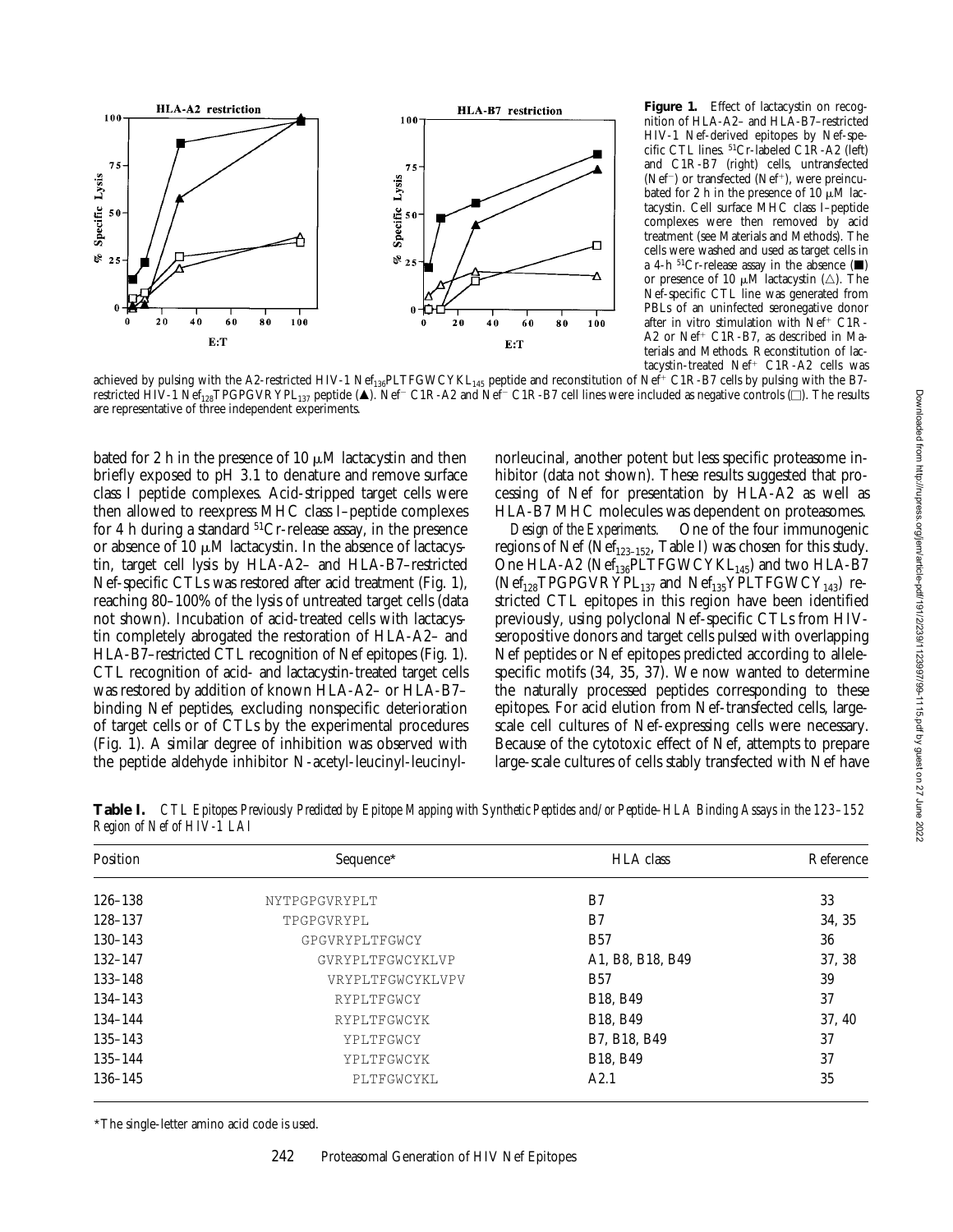rarely been successful (41, 42). To overcome these problems, we used a regulated Nef expression vector (pSBBRUnef) based on a mutated version of the heavy metal–inducible human metallothionein IIA promoter. T1 (HLA class I typing A2, B5) and Jurkat (HLA I typing A9/25, B7/41) cells transfected with this vector produce low basal levels of Nef compatible with large-scale cultures (21). Several liters of either T1 or Jurkat cells stably transfected with pSBBRUnef were grown, followed by induction of Nef expression for 24 h. Peptides were isolated by acid extraction of cell lysates followed by ultrafiltration (10-kD cutoff).

In parallel, a synthetic polypeptide corresponding to the region  $Nef_{123-152}$  was digested with 20S proteasomes isolated from T1 cells. Both peptide pools, that of the acidextracted naturally processed peptides and that obtained upon proteasomal digestion of  $Nef<sub>123–152</sub>$ , were separated under the exact same conditions by rp-HPLC on an analytical C18 column. Fractions obtained were tested for their ability to sensitize target cells expressing the appropriate MHC class I restriction elements for recognition by Nef peptide– specific CTL lines. To identify the relevant peptides in fractions recognized by CTLs, retention times were compared with those of a series of synthetic Nef-derived overlapping peptides recognized by the same CTLs (Figs. 2 and 3, arrows). To achieve efficient separation of such closely related peptides, extremely shallow TFA/acetonitrile gradients were used, individually adjusted for the analysis of each of the epitopes under study (see Materials and Methods). To ascertain that peptides identified in acid-eluted fractions were indeed Nef-derived MHC ligands, control lysates of cells



Figure 2. Comparison between HLA-A2-restricted naturally processed HIV-1 Nef peptides and products derived from in vitro 20S proteasomal degradation of the synthetic polypeptide HIV-1 Nef<sub>123-152</sub>. Acid-soluble extracts prepared from Nef<sup>+</sup> T1 cells and peptide products derived from 20S proteasome– mediated degradation of the synthetic 30-mer polypeptide Nef<sub>123-152</sub> were fractionated by rp-HPLC using a very shallow TFA/acetonitrile gradient (see Materials and Methods). Individual fractions were tested for their ability to sensitize P815-A2 cells for lysis by CTL lines specific for the peptides  $Nef_{136}$ PLTFGWCYKL<sub>145</sub> (A) and Nef<sub>136</sub>PLTFGWCYKLV<sub>146</sub> (B) in a 4-h <sup>51</sup>Cr-release assay. Acid-soluble extracts from Nef<sup>-</sup> T1 cells fractionated before the eluate of Nef<sup>+</sup> T1 cells (A and B, top left), or mock rp-HPLC fractions (buffer only) collected before fractionation of the proteasomal products (A and B, bottom left), gave no activity. The A2-restricted Nef<sub>136</sub>PLTFGWCYKL<sub>145</sub> peptide–specific CTL line did not lyse P815-A2 cells pulsed with peptides eluted from HLA-A2<sup>-</sup>, Nef<sup>+</sup> Jurkat cells (A, top left). CTL assays were carried out using an E/T ratio of 50:1 (A and B, left) or at different E/T ratios as indicated (A and B, right). The elution position of synthetic peptides is indicated by arrows. The results are representative of five independent experiments.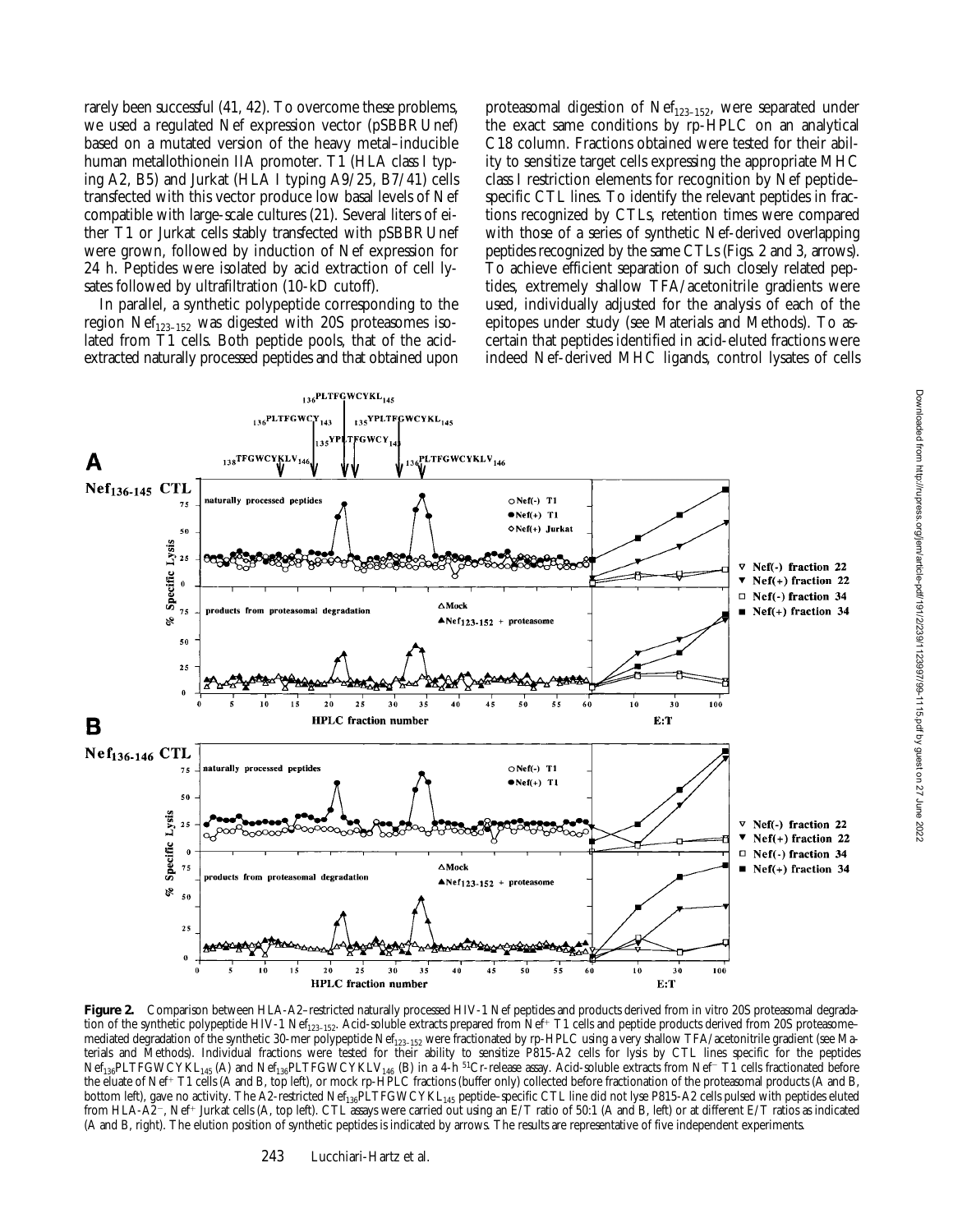not transfected with Nef and from Nef-transfected cells lacking the MHC molecule in question were fractionated using the same gradient and tested by the same CTLs.

*Comparison between HLA-A2–restricted Naturally Processed Nef Peptides and Peptides Derived from Proteasomal Degradation of the 30-mer Nef123–152 Polypeptide.* Fractions obtained upon rp-HPLC separation of acid extracts of  $A2^+$ , Nef<sup>+</sup> T1 cells were tested for the ability to sensitize  $HLA-A2^+$  target cells for lysis by HLA-A2–restricted CTL lines induced against the peptide  $\text{Nef}_{136}$ PLTFGWCYKL<sub>145</sub> (Fig. 2 A, top). Surprisingly,  $\text{Nef}_{136}$ PLTFGWCYKL<sub>145</sub>-specific CTLs recognized not only fractions coeluting with the synthetic peptide  $Nef_{136}$ PLTFGWCYKL<sub>145</sub> (fraction 21/22), but also fractions coeluting with the synthetic peptide  $Nef_{136}PLTFGWCYKLV_{146}$ (fractions 33–35). Accordingly, a CTL line was generated by stimulation with  $\mathrm{Nef}_{136}\mathrm{PLTFGWCYKLV}_{146}.$  As shown in Fig. 2 B (top), these CTLs also recognized fractions containing  $Nef_{136}$ PLTFGWCYKL<sub>145</sub>, as well as fractions containing  $Nef_{136}$ PLTFGWCYKLV<sub>146</sub>. Neither CTL line recognized peptide material eluted from Nef<sup> $-$ </sup> T1 cells (Fig. 2, A [top] and B [top]) or peptides eluted from  $A2^-$ , Nef<sup>+</sup> Jurkat cells (Fig. 2 A, top left; data for  $Nef_{136}PLTFGWCYKLV_{146}$ specific CTLs not shown). These controls indicate that the acid-eluted peptides recognized by both CTL lines were Nef derived and specifically associated with HLA-A2 molecules of the T1 cells. Moreover, and unexpectedly, the results suggest that the two peptides represent two naturally processed versions of the same epitope, differing in length by one COOH-terminal aa.

In parallel, a digest of Nef fragment $_{123-152}$  was prepared with isolated proteasomes, fractionated, and analyzed by the same protocol (Fig. 2, A [bottom] and B [bottom]). Strikingly, both CTL lines recognized the exact same rp-HPLC fractions as in the Nef<sup>+</sup> T1 cell extracts (fractions  $21/22$ and 33–35). Active fractions identified in the Nef<sup>+</sup> T1 cell extracts and in the products derived by proteasomal digestion and corresponding control fractions were reexamined with serial dilutions of the CTLs, confirming the single E/T ratio results of individual fractions (Fig. 2, A [right] and B [right]). These results strongly suggested that the HLA-A2– restricted CTL epitopes detected in material eluted from Nef-transfected cells were identical to those epitopes identified in the proteasomal digest.

*Comparison between HLA-B7–restricted Naturally Processed Nef Peptides and Peptides Derived from Proteasomal Degradation of the 30-mer Nef123–152 Polypeptide.* To identify HLA-B7– restricted naturally processed Nef peptides, peptides were acid eluted from  $B7^+$ , Nef<sup>+</sup> Jurkat cells and fractionated by rp-HPLC. Fractions were first screened with an HLA-B7– restricted CTL line generated against Nef<sub>128</sub> TPGPGVRYPL<sub>137</sub>. Again surprisingly, Nef<sub>128</sub>TPGPGVRYPL<sub>137</sub>-specific CTLs recognized two rp-HPLC fractions of acid-eluted material: fraction 3 corresponding to the elution time of  $Nef_{128}$ TPGPGVRY $_{135}$ , and fraction 15 corresponding to the elution time of  $Nef_{128}TPGPGVRYPL_{137}$  (Fig. 3 A, top). Accordingly, CTLs were prepared against the smaller peptide, the octamer  $Nef<sub>128</sub>TPGPGVRY<sub>135</sub>$ , and these were found to recognize the same two fractions (Fig. 3 B). These results suggest that the two peptides represent two naturally processed versions of the same epitope, differing in length by two COOH-terminal aa.

Peptides eluted from Nef-transfected Jurkat cells were also screened with a CTL line against  $\text{Nef}_{135} \text{YPLTFGWCY}_{143}$ . This CTL line recognized a single fraction of naturally processed peptides (fraction 23), corresponding to the elution time of the inducing peptide (Fig. 3 C, top). This suggests that  $Nef_{135}YPLTFGWCY_{143}$  is indeed a naturally processed peptide, and that this epitope exists only in one HLA-B7– binding version. However, the epitope overlaps extensively with the HLA-A2–binding naturally processed peptides  $Nef_{136}$ PLTFGWCYKL $_{145}$  and  $Nef_{136}$ PLTFGWCYKLV $_{146}$ described in the previous section. All three HLA-B7– restricted Nef peptide–specific CTL lines failed to recognize peptide material eluted from Nef<sup>-</sup> Jurkat cells or HLA- $B7^-$ , Nef<sup>+</sup> T1 cells, indicating that the peptides eluted from Nef-transfected Jurkat cells were Nef derived and specifically bound to HLA-B7 molecules (Fig. 3 B, top left).

In parallel, proteasomal digests of  $\text{Nef}_{123-152}$  were separated by rp-HPLC using the exact same gradients. Each of the three HLA-B7–restricted CTL lines recognized fractions identical to that of the acid-eluted peptides (Fig. 3, A–C; compare top and bottom). Active fractions identified in the Nef-transfected Jurkat cell extracts and in the products derived by proteasomal digestion and corresponding control fractions were reexamined with serial dilutions of CTLs, confirming the single E/T ratio results of individual fractions (Fig. 3, A [right] and B [right]). These results suggest that the peptides recognized by the three HLA-B7–restricted CTLs in acid eluates of Nef-transfected Jurkat cells and in proteasomal digests of  $Nef<sub>123–152</sub>$  were identical.

*Comprehensive Analysis of Peptide Fragments Generated by Digestion of Nef123–152 with Purified Proteasomes In Vitro.* The proteasomal digest of  $Nef<sub>123–152</sub>$  was separated by rp-HPLC using a relatively steep gradient to recover the vast majority of all possible fragments (Fig. 4 A). The peptides produced were identified by mass spectrometry and Edman degradation. Fig. 4 B shows a digestion map compiling all identified degradation products and proteasomal cleavage sites, the strength of the latter according to the quantification of the adjacent products by Edman degradation. All of the five naturally processed peptides detected by CTLs (see above) could also be found by protein analytical methods. The HLA-B7-binding octamer peptide  $Nef_{128}TPGPGVRY_{135}$ is the major dual cleavage product, presumably because it is flanked by predominant cleavage sites and very little cleavage occurs internally. The remaining four peptides suffer more pronounced internal cleavage and are thus produced in smaller, but still considerable amounts. It is remarkable that significant quantities of the HLA-B7 ligands  $Nef<sub>128</sub>$ TPGPGVRYPL<sub>137</sub> and Nef<sub>135</sub>YPLTFGWCY<sub>143</sub> are produced upon proteasomal digestion, as both peptides are subject to destruction by the predominant cleavage site in the polypeptide  $Y_{135} - P_{136}$ . This major cleavage site generates the COOH terminus of the abundant HLA-B7–binding octamer Ne $f_{128-135}$  as well as the NH<sub>2</sub> termini of the two naturally processed HLA-A2 ligands. Most signifi-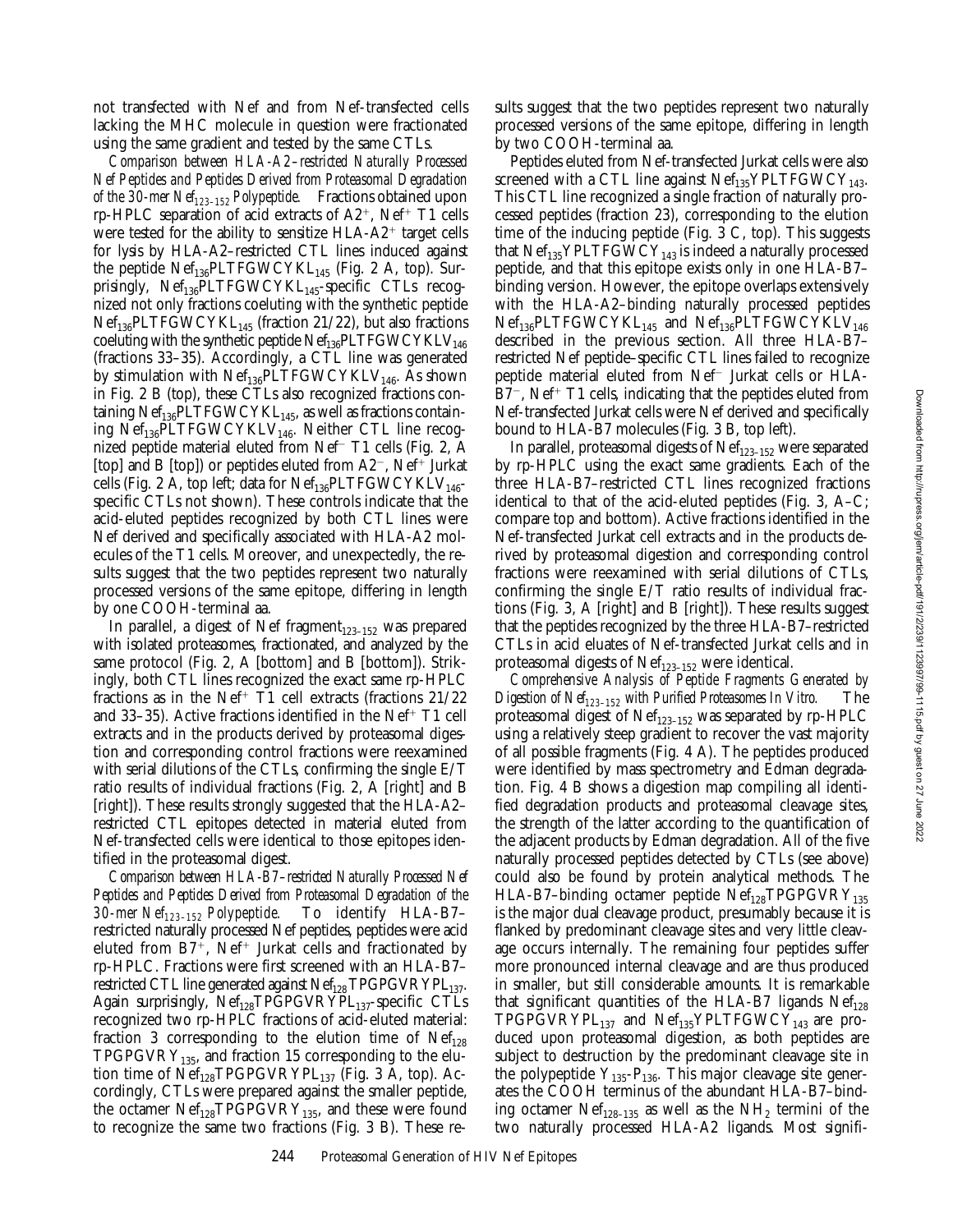

**Figure 3.** Comparison between HLA-B7–restricted naturally processed HIV-1 Nef peptides and products derived from in vitro 20S proteasomal degradation of the synthetic polypeptide HIV-1  $\text{Nef}_{123-152}$ . Acid-soluble extracts prepared from  $Nef^+$ Jurkat cells and peptide products derived from 20S proteasome– mediated degradation of the synthetic 30-mer polypeptide Nef123–152 were fractionated by rp-HPLC using a very shallow TFA/acetonitrile gradient (see Materials and Methods). Individual fractions were tested for their ability to sensitize P815-B7 cells for lysis by CTL lines specific for peptides  ${\rm Nef}_{128} {\rm TPGPGVRYPL}_{137}$  $(A)$ , Nef<sub>128</sub>TPGPGVRY<sub>135</sub> (B), or  $Nef_{135}YPLTFGWCY_{143}$  (C) in a 4-h 51Cr-release assay. Acid-soluble extracts from Nef-Jurkat cells fractionated before the eluate of Nef<sup>+</sup> Jurkat cells (A, B, and C, top left), or mock rp-HPLC fractions (buffer only) collected before fractionation of the proteasomal products (A, B, and C, bottom left), gave no activity. The B7-restricted  $Nef<sub>128</sub>$  $TPGPGVRY_{135}$  peptide–specific CTL lines did not lyse P815-B7 cells pulsed with peptides eluted from  $HLA-B7^-$ ,  $Nef^+$  T1 cells (B, top left). CTL assays were carried out using an E/T ratio of 50:1 (A, B, and C, left) or at different E/T ratios as indicated (A, B, and C, right). The elution position of synthetic peptides is indicated by arrows. The results are representative of five independent experiments.

cantly, in four of the five naturally processed peptides ( $Nef<sub>128</sub>$ )  $\label{eq:TPGPG} \text{TPGPGVRY}_{135}, \text{ }_{128} \text{TPGPGVRYPL}_{137}, \text{ }_{136} \text{PLTFGWCYKL}_{145},$ and  $_{136}$ PLTFGWCYKLV<sub>146</sub>), the NH<sub>2</sub> termini correspond to major proteasomal cleavage sites.

*Peptide Binding to TAP and MHC Class I Molecules.* The results described above strongly suggest, but do not directly prove, that each of the five acid-eluted peptides are also successfully translocated by TAP and bind to MHC class I. To directly address affinity for TAP, binding assays were performed using microsomes isolated from insect cells expressing human TAP1–TAP2 complexes (28). Relative affinities (IC $_{50}$  values) measurable in this assay range from 0.1 to 3,000. Peptides with  $IC_{50}$  values  $>3,000$  are excluded from translocation into the endoplasmatic reticulum (ER [43]). The  $IC_{50}$  values suggest a slightly higher TAP-binding affinity for the two HLA-A2 ligands than for the three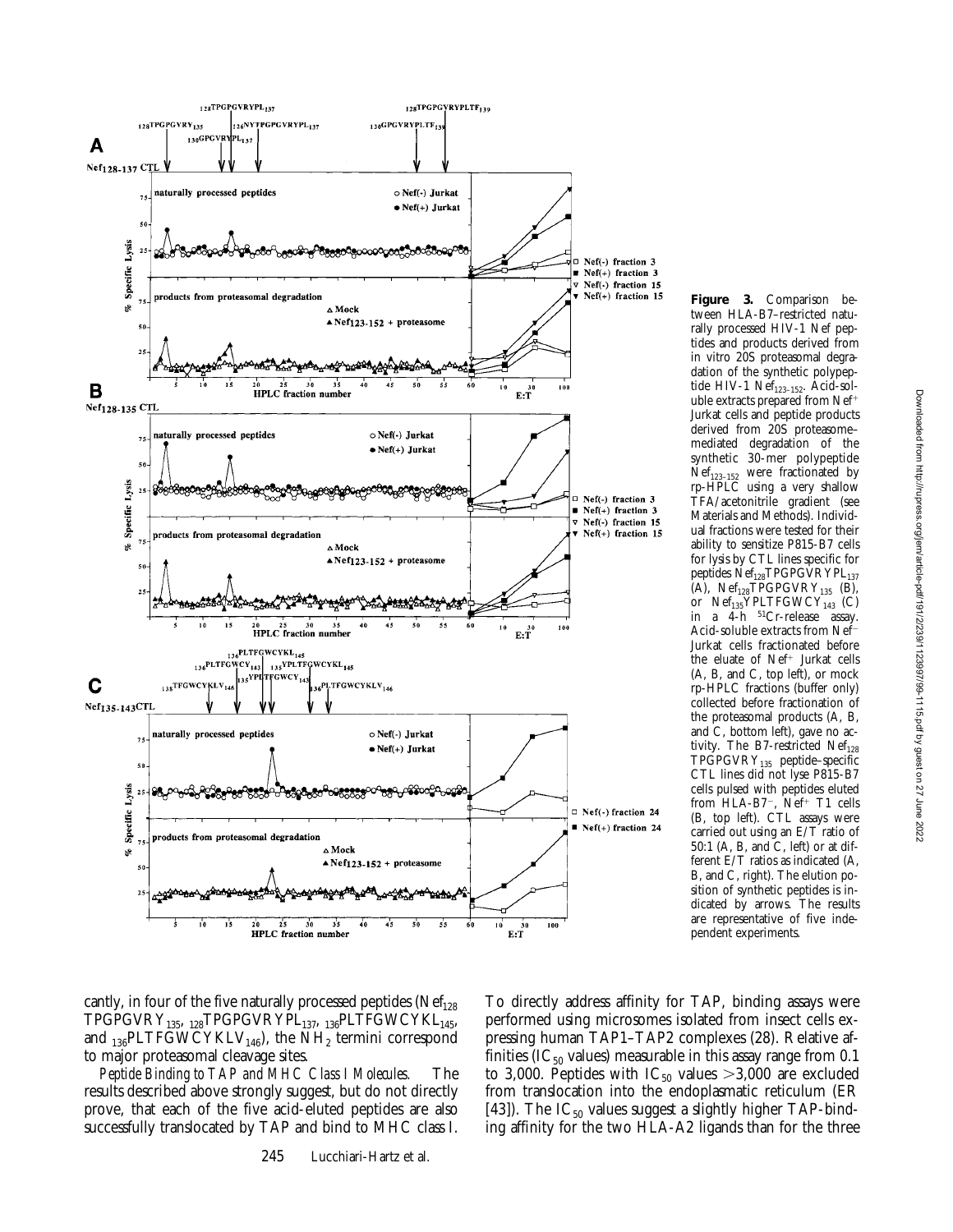

**Figure 4.** Digestion by 20S proteasomes of the synthetic 30-mer polypeptide HIV-1 Ne $f_{123-152}$ . A synthetic peptide corresponding to the sequence Nef<sub>123-152</sub> was incubated with proteasomes isolated from human T1 cells (see Materials and Methods). The peptide mixture obtained after substrate consumption was separated by rp-HPLC, and individual fractions were analyzed by mass spectrometry and Edman degradation. (A) rp-HPLC chromatogram obtained upon separation of the proteasomal digest of the 30-mer Nef<sub>123-152</sub>. The sequence of the peptides contained in the major peaks is indicated in single-letter code. The Nef HLA-A2–binding ligands,  $\hat{L}_{136}$ PLTFGWCYKL<sub>145</sub> and <sub>136</sub>PLTFGWCYKLV<sub>146</sub>, as well as the Nef HLA-B7–binding ligands,  $_{128}TPGPGVRY_{135}$ ,  $_{128}TPGPGVRYPL_{137}$ , and  $_{135}$ YPLTFGWCY $_{143}$ , are indicated by asterisks. (B) Digestion map compiling all identified degradation products (indicated as lines underneath the sequence; the five MHC class I ligands are shown in bold) and proteasomal cleavage sites (indicated by arrows). The strength of proteasomal cleavage was estimated from quantification of the adjacent products by Edman degradation. The six arrow sizes indicate increasing amounts of peptides flanking each cleavage site as follows: undetectable by Edman degradation; 10, 10–50, 50–150, 150–500, and 500 pmol peptide.

HLA-B7 ligands (Table II). Of note, all five HLA-binding peptides have a proline in either position 1 or 2, a situation thought to be unfavorable for TAP transport (28, 44, 45). Nevertheless,  $IC_{50}$  values for all five peptides were in the range consistent with moderately efficient TAP transport (Table II).

The five HLA ligands were also tested for their ability to bind to their MHC class I restriction elements (Table II). For the two HLA-A2 ligands, this was done by a competition assay using immunoaffinity-purified HLA-A2 molecules. For the three HLA-B7 ligands, stabilization of HLA-B7 on the surface of HLA-B7–transfected T2 cells was determined by flow cytometry. As expected, MHC class I binding could be shown for all five peptides. The results for both the HLA-A2 and HLA-B7 ligands suggest binding affinities somewhat below that of the high affinity peptides used as positive control in the assays. Together, the TAPand MHC-binding data would predict low to moderate efficiencies of presentation for all five of the Nef-derived HLA ligands.

*Estimation of Epitope Copy Numbers Per Cell.* On the basis of the results of the TAP- and MHC-binding assays, low to intermediate copy numbers of presented epitopes were predicted for all five of the peptides. The molar concentrations of the peptides recognized in acid-eluted rp-HPLC fractions were estimated in CTL assays in which each fraction was tested in serial dilutions in parallel with known molar concentrations of the same synthetic peptide. Examples are shown in Fig. 5. Total molecules of recovered peptides were calculated from the molarities, and copy numbers of the peptides per cell could then be estimated (Table II). According to these calculations, the HLA-B7 ligand  $Nef<sub>128</sub>TPGPGVRY<sub>135</sub>$ appears to be present in high copy numbers comparable to the most efficiently presented MHC class I ligands known. Intermediate copy numbers are calculated for the second HLA-B7 ligand,  $Nef_{128}TPGPGVRYPL_{137}$ , whereas the remaining three peptides appear at low copy numbers. The exceptionally efficient presentation of  $Nef_{128}TPGPGVRY_{135}$ cannot be accounted for by exceptionally high values for TAP transport or MHC class I binding. However,  $Nef_{128}$ TPGPGVRY<sub>135</sub> is by far the most abundant dual cleavage fragment in the proteasomal digest (see Fig. 4). This epitope may thus represent another example for a significant influence of proteasomes on epitope hierarchy.

### **Discussion**

Although it is undisputed that the COOH termini of proteasome-dependent epitopes are predominantly generated by proteasomal cleavage, it is controversial whether proteasomes also contribute significantly to liberation of the  $NH<sub>2</sub>$  termini of MHC class I ligands (1). Here we describe five naturally processed MHC class I binding peptides of HIV-1 Nef, corresponding to three different CTL epitopes. These are the first naturally processed peptides ever identified in HIV Nef. In contrast to previous reports on this subject, our study concerns not only a single but also a cohort of determinants derived, in addition, from a highly relevant antigen. Four results in combination strongly suggest the generation of these determinants by proteasomes without assistance of other proteases: (a) all five ligands studied were produced in definitive form by proteasomes in digests of the fragment HIV-1 Ne $f_{123-152}$  (this paper) as well as of recombinant fulllength Nef (Lucchiari-Hartz, M., N. Hitziger, K. Eichmann, and G. Niedermann, manuscript in preparation); (b) the NH2 termini of four of the five ligands correspond to major proteasomal cleavage sites; (c) Nt-extended proteolytic fragments were found in proteasomal digests for only one of the five definitive ligands; and (d) all five peptides were transported by TAP.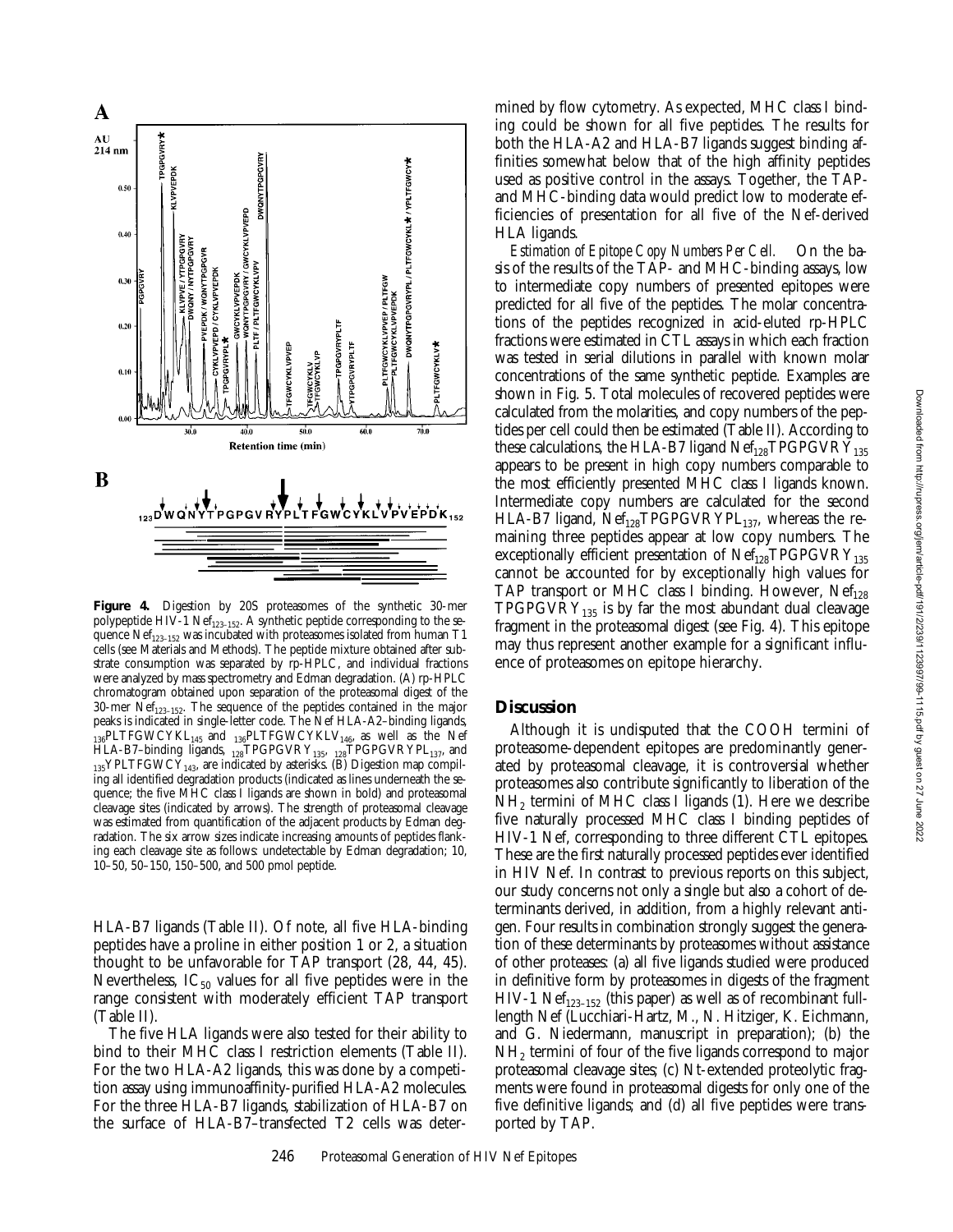| Peptide         | Sequence        | Relative $IC_{50}$ for<br>$TAP*$ | MHC class I<br>binding | No. of MHC I<br>ligands per cell <sup>‡</sup> |  |
|-----------------|-----------------|----------------------------------|------------------------|-----------------------------------------------|--|
| $HLA-A2$        |                 |                                  |                        |                                               |  |
|                 |                 | Relative $IC_{50}$ <sup>§</sup>  |                        |                                               |  |
| $Nef_{136-145}$ | PLTFGWCYKL      | 49                               | 295                    | 85                                            |  |
| $Nef_{136-146}$ | PLTFGWCYKLV     | 17                               | 75                     | 125                                           |  |
| HLA-B7          |                 |                                  |                        |                                               |  |
|                 |                 |                                  | FR                     |                                               |  |
| $Nef_{128-135}$ | <b>TPGPGVRY</b> | 160                              | 30                     | 3.600                                         |  |
| $Nef_{128-137}$ | TPGPGVRYPL      | 195                              | 25                     | 840                                           |  |
| $Nef_{135-143}$ | YPLTFGWCY       | 304                              | 18                     | 80                                            |  |

**Table II.** *Characteristics of HIV-1 Nef CTL Epitopes Described in This Study*

\*The unlabeled Nef peptides were used to compete the binding of 125I-labeled RRYNASTEL (used at 240 nM) to TAP1/2 insect cell microsomes. The average IC<sub>50</sub> of the reporter peptide in these assays was 400 nM. All values are normalized by dividing IC<sub>50</sub> for test peptides by the IC<sub>50</sub> of unlabeled reporter peptide measured in the same assay.

 $^\ddag$ The number of Nef ligands per Nef+ T1 cell (HĽA-A2 restriction) and Nef+ Jurkat cell (HLA-B7 restriction) was estimated as described in Materials and Methods (see also Fig. 5). Numbers given are corrected for extraction yields. Extraction yields: Nef<sub>136-145</sub> (69%), Nef<sub>136-146</sub> (74%), Nef<sub>128-135</sub> (88%), Nef<sub>128-137</sub> (95%), and Nef<sub>135-143</sub> (50%).

<sup>§</sup>The unlabeled Nef peptides were used to compete the binding of <sup>125</sup>I-HBV core 18–27 (6Y) to HLA-A2 molecules. The average IC<sub>50</sub> of the reporter peptide in these assays was 80 nM. All values are normalized by dividing IC $_{50}$  of unlabeled reporter peptide measured in the same assay.

i Peptide binding to HLA-B7 class I molecules on T2-B7 cells was measured by enhanced surface expression of these molecules (see Materials and Methods). FRs obtained at 100  $\mu$ M of peptide concentration are shown. FR for Nef<sub>198</sub>LHPEYFKNC<sub>206</sub> (negative control) = 8, for the HLA-B7–restricted self-peptide APRTVALTAL (positive control) =  $45$ .

Unexpectedly, four of the five ligands represent COOHterminal length variants of only one HLA-B7– (8- and 10 mer) and one HLA-A2–binding epitope (10- and 11-mer), respectively. To our knowledge, this is the first description of length variants of CTL epitopes from a non–self-antigen. However, since length variants were seen for two out of three CTL epitopes, this observation might not be exceptional. In both cases, CTL lines induced with the short and the long variant peptide showed CTL cross-recognition of both peptide length variants. However, since we did not analyze CTLs on the clonal level, it cannot be excluded that CTLs with exclusive specificity for the inducing peptide are also induced. The length variants described here are COOH-terminal length variants. Thus, our finding is in agreement with the notion that there is apparently no COOH-terminal trimming activity in the ER (46, 47), and also no evidence for effective COOH-terminal trimming activity in the cytosol (12). Recognition of the longer variants by CTLs was not dependent on extracellular trimming by carboxypeptidases present in FCS (data not shown). Two binding modes for class I ligands slightly longer than canonical peptides have been described: they either protrude beyond the COOH-terminal end of the MHC class I peptide binding groove (48) or are fixed at the COOH terminus and bulge out in the middle (49, 50). Since we observe extensive CTL cross-recognition, we favor the former binding mode for the longer epitope variants in both of our pairs of class I ligands as being more likely to be compatible with conserved conformation of the central peptide residues critical for TCR recognition.

In four of the five ligands, the  $NH<sub>2</sub>$  termini coincide with major proteasome cleavage sites. In the case of all five ligands, not only the COOH-terminal aa, but also the aa in the flanking position N minus 1, are preferred P1 residues<sup>2</sup> of proteasomes (either tyrosine, leucine, valine, or arginine). Four ligands have small or polar aa in the  $NH_2$ -terminal (P1<sup>'</sup>) position of proteasomal cleavage sites. The major cleavage site that creates the COOH terminus of the abundant octamer HLA-B7–binding epitope and the  $NH<sub>2</sub>$  terminus of the two HLA-A2 ligands has a valine in position P3. Small and/or polar P1' residues and hydrophobic P3 residues can promote proteasomal cleavage at the P1–P1' site  $(3, 4, 10, 51)$ . The NH<sub>2</sub>-terminal two thirds of the HLA-B7 ligand  $Nef<sub>128</sub>TPGPGVRY<sub>135</sub>$ , the sequence of which is identical with the  $NH_2$ -terminal flanking region of the two HLA-A2 ligands and of the HLA-B7 ligand  $Nef<sub>135</sub>YPLTFGWCY<sub>143</sub>$ , contains only proline, glycine, and threonine. These residues are extremely disfavored P1 residues of proteasomes (3, 10) conferring protection against proteasomal cleavage.

Four HLA ligands had low to moderate affinities for human TAP, whereas the  $_{136}$ PLTFGWCYKLV<sub>146</sub> HLA-A2 ligand had a slightly higher TAP affinity. All five ligands have proline in either position 1 or 2. It has been recognized previously that prolyl residues in positions 1, 2, or 3 are generally unfavorable for TAP translocation (28, 44, 45, 52). In such cases, it has been proposed that  $NH<sub>2</sub>$ -terminal

<sup>&</sup>lt;sup>2</sup>The nomenclature for the amino acid residues of protease substrates with respect to the scissile bond is P3-P2-P1—cleavage site—P1'-P2'-P3'.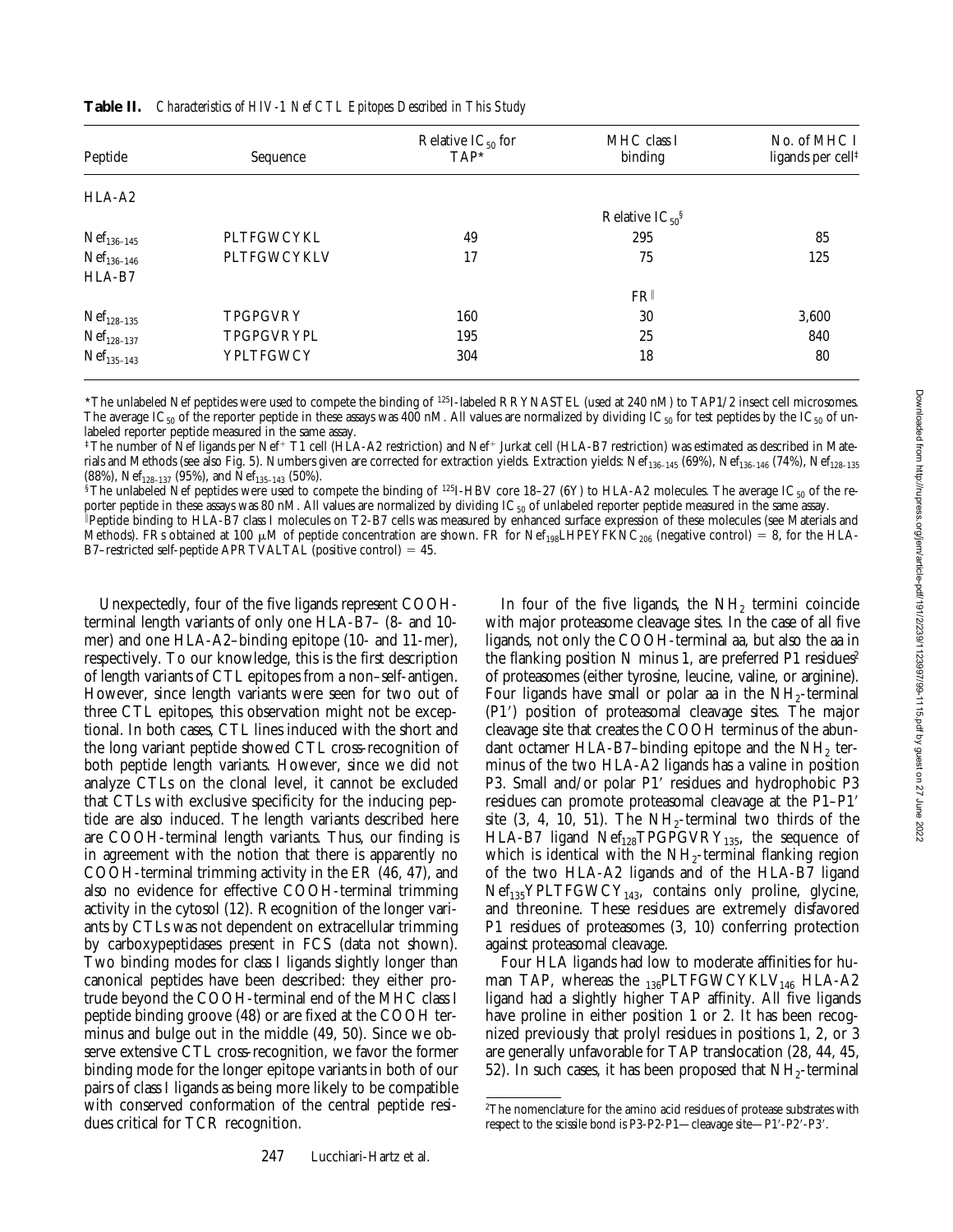

**Figure 5.** Titration of the defined HIV-1 Nef–derived HLA-B7 ligands (synthetic peptides) and rp-HPLC fractions of acid-eluted Nef<sup>+</sup> Jurkat cells. P815-B7 targets were pulsed with the indicated concentrations of peptide, and cytotoxicity assays were performed using the following Nef peptide–specific CTL lines generated from donor PR3 (see Materials and Methods): (A)  $_{128}TPGPGVRY_{135}$ -specific CTLs; (B)  $_{128}$ TPGPGVRYPL $_{137}$ -specific CTLs; and (C)  $_{135}$ YPLTFGWCY $_{143}$ -specific CTLs. As negative control, target cells were incubated with medium only. The E/T ratio was 100:1.

extension can improve TAP affinity, and that the final class I ligands may be produced by trimming of epitope precursors in the ER (52, 53). However, we have recently presented evidence suggesting that even for presentation by HLA-A2, which is suboptimally adapted to TAP, antigen processing may favor peptides that do not require ER processing (43, 45). For the two HLA-A2 ligands and for two of the three HLA-B7 ligands identified in this study, Ntelongated precursor peptides were not found among the proteasomal products. One of the potential precursors of the HLA-B7–binding octamer  $Nef<sub>128</sub>TPGPGVRY<sub>135</sub>$  was the nonamer YTPGPGVRY. However, this nonamer is

generated in lower amounts than the octamer. In addition, it has a proline in position 3 and should therefore not be preferred in TAP transport. The 10-mer NYTPGPGVRY and the 12-mer WQNYTPGPGVRY might have higher TAP affinity because they lack a prolyl residue in positions 1–3. Although these peptides are generated in significantly smaller amounts than the octamer, a contribution of  $NH_{2}$ terminal trimming of these putative precursors in the ER is presently not excluded and needs to be evaluated. The only proteasomal fragment that could represent an Nt-elongated precursor of the HLA-B7-binding 10-mer ligand  $Nef_{128}$  $TPGPGVRYPL_{137}$  was a single cleavage product starting with the  $NH_2$ -terminus of the 30-mer substrate. A similar single cleavage intermediate was found in significant amounts for the HLA-B7–binding octamer. However, these single cleavage intermediates were not found in digests of full-length Nef (Lucchiari-Hartz, M., N. Hitziger, K. Eichmann, and G. Niedermann, manuscript in preparation) and most probably result from the limited length of the substrate used here. Together, our data suggest that at least four of the five HLA-A2 and HLA-B7 ligands identified here are translocated into the ER predominantly in their definitive form, despite suboptimal TAP transport. We have shown previously that peptides with similar TAP affinities can even be very efficiently presented when abundantly generated (43). Of note, it has been shown that even the highly restrictive mouse TAP translocates peptides with unfavorable COOH-terminal residues in amounts sufficient for T cell recognition. The selective TAP influence became detectable only at limiting cytosolic peptide concentrations (54).

Several previous studies showing that MHC class I ligands may be direct major products of 20S proteasomes and/or proteasome–PA28 complexes were concerned with highly selected examples, i.e., the high copy self-peptides SYFPEITHI and TLWVDPYEV, derived from the cellular tyrosine kinase Janus kinase (JAK) 1, and the product of the B cell translocation gene 1, respectively (4, 8, 55), or the immunodominant OVA epitope SIINFEKL (3, 4, 56). Slightly longer precursor peptides that could be candidates for  $NH_{2-}$ terminal trimming were either not found or were produced in low quantities in these cases. A second group of MHC ligands was shown to be generated by proteasomes as minor products. The L<sup>d</sup> ligand YPHFMPTNL derived from the pp89 protein of the murine cytomegalovirus and the subdominant OVA epitope KVVRFDKL are produced by proteasomes, albeit in small amounts, whereas Nt-extended peptides are more efficiently produced (3, 8, 57, 58). A p53-derived and a b-galactosidase–derived class I ligand could also be detected in proteasomal digests of a source polypeptide and the source protein, respectively, albeit only with the highly sensitive use of specific CTLs (27, 56). Three further reports describe unsuccessful attempts to detect epitopes in proteasomal digests: the KSPWFTTL peptide derived from the p15E protein of the AKV/MCF type of murine leukemia virus (53), the vesicular stomatitis virus nucleoprotein–derived epitope RGYVYQGL (59), and the peptide IPGLPLSL derived from the c-*akt* protooncogene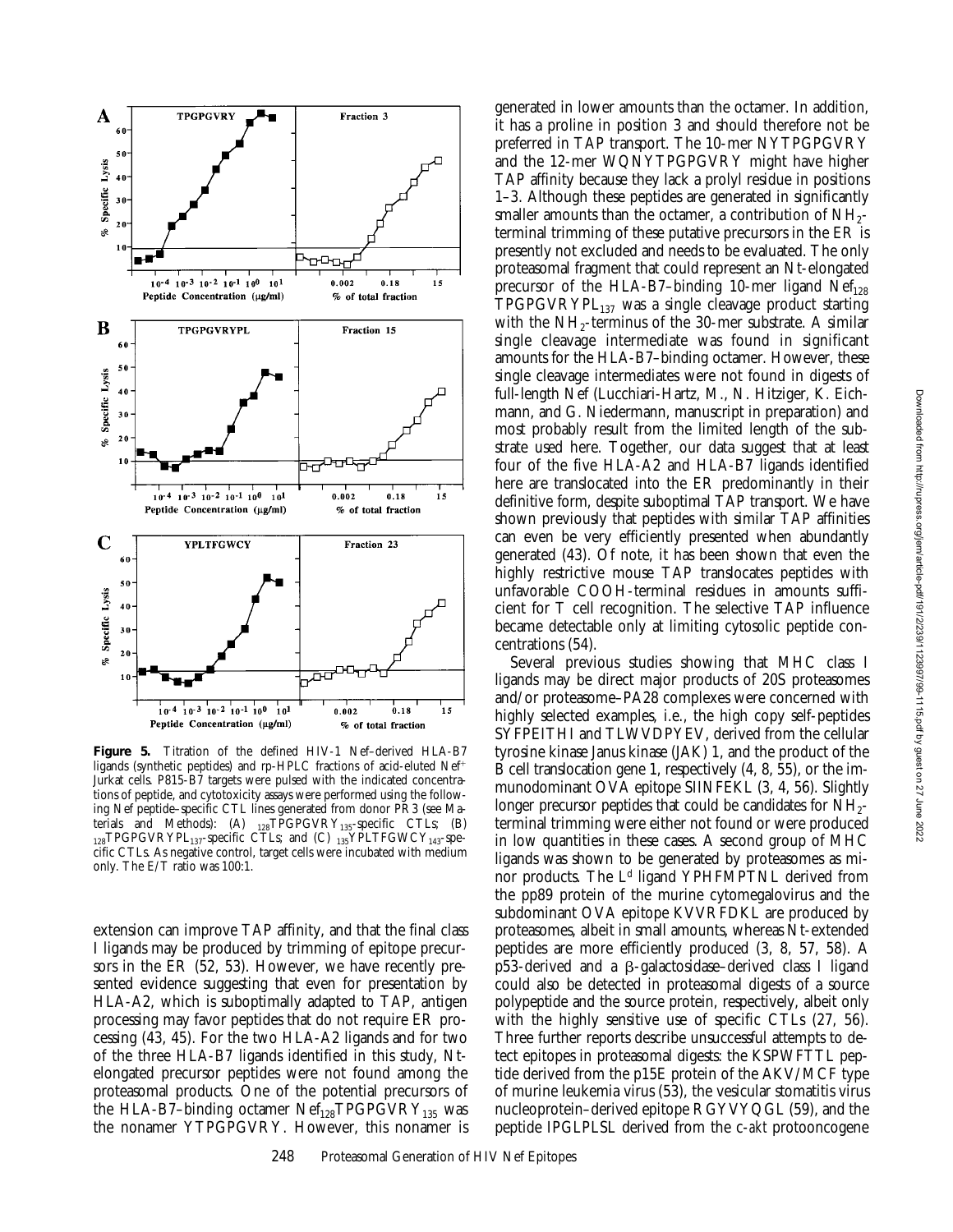(60). In these cases, only slightly longer peptides were found by protein analytical methods. However, in one of these studies, minor products have not been analyzed (60). Furthermore, the exact  $NH<sub>2</sub>$  terminus of human melanoma antigen (MAGE) $3_{271-179}$  is liberated by proteasomes. Nevertheless, the epitope is cryptic, because its COOH terminus is normally not liberated by proteasomes. However, crypticity of this epitope is abolished in the presence of lactacystin, since lactacystin-treated proteasomes generate the epitope COOH terminus in addition to its  $NH<sub>2</sub>$  terminus (61). Together, these data suggest that proteasomes often produce the final MHC class I ligands, albeit in varying amounts. Therefore, the available data have not led to a general consensus on the role of proteasomes in antigen processing.

The notion that epitope  $NH<sub>2</sub>$  termini may frequently result from nonproteasomal cleavage in vivo stems primarily from a study on the generation of SIINFEKL in cells transfected with minigenes. Although production of the epitope from Ct-extended versions was inhibited by 2 or 20  $\mu$ M lactacystin, that from Nt-extended versions was not (11). This finding may have an alternative explanation. The peptide bond at the SIINFEKL NH<sub>2</sub> terminus is hydrolyzed efficiently by purified 20S proteasomes and proteasome– PA28 complexes  $(3, 4, 56)$ . Since the SIINFEKL NH<sub>2</sub> terminus is directly preceded by glutamic acid (E), cleavage of the  $E_{256}$ -S<sub>257</sub> bond is most likely dependent on the postglutamyl activity of the proteasome. This activity is only marginally and competitively inhibited by lactacystin, i.e., only partially even at excessive lactacystin concentrations (62). Thus, it is to be expected that proteasomal generation of the SIINFEKL NH<sub>2</sub> terminus is poorly inhibited by lactacystin. Moreover, it is unlikely that the extraordinarily rapid hydrolysis by proteasomes at this site is efficiently blocked by any competitive inhibitor.

Along the same line, it was proposed that the SIINFEKL NH2 terminus is produced by LAP, a cytosolic aminopeptidase inducible by IFN- $\gamma$ . Small amounts of SIINFEKL were shown to be produced upon prolonged incubation of synthetic QLESIINFEKL with cytosol preparations from IFN- $\gamma$ -treated cells, or by purified LAP (12). We think that this study potentially overemphasizes a minor mechanism in the generation of SIINFEKL. This epitope is excised by purified proteasomes from partial or total OVA in 7–10-fold greater amounts than QLESIINFEKL (3, 56). In addition, SIINFEKL is resistant against proteasomal attack once generated (3). In contrast, SIINFEKL is degraded when incubated with LAP (our unpublished data). Thus, the production of SIINFEKL via QLESIINFEKL by a two-step digestion involving aminopeptidases is likely to be a minor pathway. In addition, TPP II, which was inadvertently depleted from the cytosol in the protocol used by Beninga et al. (12), is a strong candidate for the generation of SIINFEKL via the QLESIINFEKL precursor.

We do not mean to exclude that precursor trimming (at least  $NH_2$ -terminal trimming) also contributes to MHC class I ligand formation. The steric constraints on peptide extensions at the  $NH<sub>2</sub>$  terminus of the class I peptide binding groove appear to be stricter than on peptide extensions at the COOH terminus (63). In accordance with that fact, alignments of eluted class I ligands (6) and MHC–peptide affinity measurements (64) suggest that stable complex formation between class I MHC molecules and Nt-extended peptides may not occur normally, although there may be exceptions (65). These stringent requirements for correct  $NH<sub>2</sub>$  termini in MHC class I ligands are compatible with a trimming activity generating suitable termini. This activity may act in cases where proteasomes do not generate the correct  $NH<sub>2</sub>$  terminus of a class I ligand. Moreover, trimming may often contribute to ligand formation when elongated peptides are produced by proteasomes in addition to the minimal ligands, especially when such precursors have significantly higher TAP affinities than the minimal epitopes. Indeed, experimental evidence for  $NH<sub>2</sub>$ -terminal trimming capacity has been reported in the cytosol (12) and in the ER for both signal peptide–coupled epitope precursors (11, 66–68) and a TAP-translocated peptide (43). However, it remains to be determined whether the generation of an epitope by two distinct proteases is as efficient as the generation of an epitope by proteasomes alone.

Nef is a major virulence factor of HIV and simian immunodeficiency virus (SIV), and appears to be critical for the development of AIDS (69–71). Among other biological effects, Nef downregulates MHC class I expression in HIVinfected and Nef-transfected cells (72), and was suggested to partially protect HIV-infected primary  $CD4^+$  T cells against recognition by HLA-A2–restricted HIV-Gag and HIV reverse transcriptase–specific CTL clones (73). On the other hand, there is also strong evidence that  $CD8<sup>+</sup>$  lymphocytes play an important role in controlling viremia in SIV and HIV infections (74, 75). An effective HIV vaccine should therefore be designed to elicit CTL responses. Before the present report, only two naturally processed CTL epitopes of HIV were known, one for Gag and the other for reverse transcriptase (26). In view of the MHC downregulation by Nef, it may be mandatory to target CTL vaccines to epitopes that are presented in high copy numbers, such as the HLA-B7– restricted naturally processed Nef peptide, 128TPGPGVRY<sub>135</sub>, identified in this paper. Nef is synthesized at the earliest stage of viral gene expression and is abundantly expressed (76). High anti-Nef CTL responses have been detected in the acute and asymptomatic phases as well as later in HIV infection (35, 77, 78), and high frequencies of CTL precursors have been found in noninfected individuals (20). A detailed knowledge of MHC class I–peptide ligands and their intracellular generation, as well as the molecular basis of the adverse effects of Nef, should be instrumental in the development of an HIV vaccine including Nef CTL epitopes.

The CTL donor H.K.'s generous participation in this study is acknowledged. We thank Dr. Ian Haidl (Max-Planck Institute of Immunobiology) for his critical reading of this manuscript. We also thank Ms. K. Dannappel for her peptide analysis (Biochemistry Service, Max-Planck Institute of Immunobiology), and E. Geier (Max-Planck Institute of Immunobiology) for her helpful discussions.

This study was supported by grants from the Deutsche Forschungsgemeinschaft to G. Niedermann (Ni 368/2-1), R. Maier, and A. Meyerhans (Me 1061/2-3), and from the European Union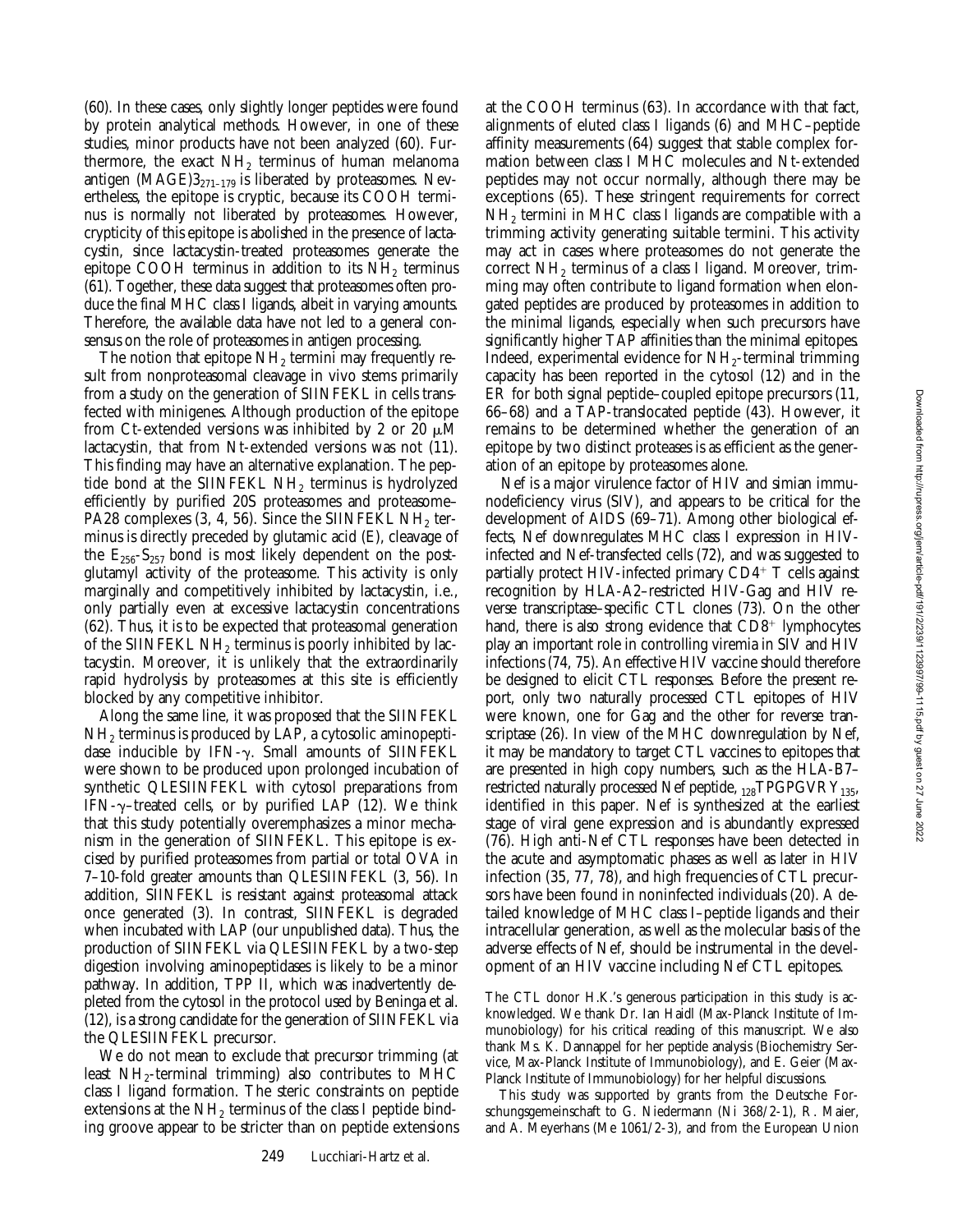to K. Eichmann (Biotech 98-0242). M. Lucchiari-Hartz was funded by a fellowship from the Max-Planck Gesellschaft with the Conselho Nacional de Pesquisa-CNPq (contract 49.0303-97.8).

*Submitted: 2 July 1999 Revised: 28 October 1999 Accepted: 3 November 1999*

## **References**

- 1. Früh, K., and Y. Yang. 1999. Antigen presentation by MHC class I and its regulation by interferon g. *Curr. Opin. Immunol.* 11:76–81.
- 2. Van Endert, P. 1999. Genes regulating MHC class I processing of antigens. *Curr. Opin. Immunol.* 11:81–88.
- 3. Niedermann, G., G. King, S. Butz, U. Birsner, R. Grimm, J. Shabanowitz, D.F. Hunt, and K. Eichmann. 1996. The proteolytic fragments generated by vertebrate proteasomes: structural relationships to major histocompatibility complex class I binding peptides. *Proc. Natl. Acad. Sci. USA.* 93:8572–8577.
- 4. Niedermann, G., R. Grimm, E. Geier, M. Maurer, C. Realini, C. Gartmann, J. Soll, S. Omura, M.C. Rechsteiner, W. Baumeister, and K. Eichmann. 1997. Potential immunocompetence of proteolytic fragments produced by proteasomes before evolution of the vertebrate immune system. *J. Exp. Med.* 186:209–220.
- 5. Cardozo, C., and R.A. Kohanski. 1998. Altered properties of the branched chain amino acid-preferring activity contribute to increased cleavages after branched chain residues by the "immunoproteasome". *J. Biol. Chem.* 273:16764–16770.
- 6. Rammensee, H.-G., J. Bachmann, and S. Stevanovic. 1997. The function. *In* MHC Ligands and Peptide Motifs. H.-G. Rammensee, editor. R.G. Landes, Austin, TX. 217–369.
- 7. Kisselev, A.F., T.N. Akopian, K.M. Woo, and A.L. Goldberg. 1999. The sizes of peptides generated from protein by mammalian 26 and 20 S proteasomes. Implications for understanding the degradative mechanism and antigen presentation. *J. Biol. Chem.* 274:3363–3371.
- 8. Dick, T.P., T. Ruppert, M. Groettrup, P.M. Kloetzel, L. Kuehn, U.H. Koszinowski, S. Stevanovic, H. Schild, and H.G. Rammensee. 1996. Coordinated dual cleavages induced by the proteasome regulator PA28 lead to dominant MHC ligands. *Cell.* 86:253–262.
- 9. Akopian, T.N., A.F. Kisselev, and A.L. Goldberg. 1997. Processive degradation of proteins and other catalytic properties of the proteasome from *Thermoplasma acidophilum*. *J. Biol. Chem.* 272:1791–1798.
- 10. Nussbaum, A.K., T.P. Dick, W. Keilholz, M. Schirle, S. Stevanovic, K. Dietz, W. Heinemeyer, M. Groll, D.H. Wolf, R. Huber, et al. 1998. Cleavage motifs of the yeast 20S proteasome beta subunits deduced from digests of enolase 1. *Proc. Natl. Acad. Sci. USA.* 95:12504–12509.
- 11. Craiu, A., T. Akopian, A. Goldberg, and K.L. Rock. 1997. Two distinct proteolytic processes in the generation of a major histocompatibility complex class I-presented peptide. *Proc. Natl. Acad. Sci. USA.* 94:10850–10855.
- 12. Beninga, J., K.L. Rock, and A.L. Goldberg. 1998. Interferon-gamma can stimulate post-proteasomal trimming of the N terminus of an antigenic peptide by inducing leucine aminopeptidase. *J. Biol. Chem.* 273:18734–18742.
- 13. Beninga, J., and A.L. Goldberg. 1998. Function of the proteasome in antigen presentation. *In* Ubiquitin and the Biology of the Cell. J.M. Peters, and D. Finley, editors. Plenum

Press, New York, NY. 191–222.

- 14. Korber, B.T.M., C. Brander, J.P. Moore, B.D. Walker, R. Koup, and B.F. Haynes. 1997. HIV Molecular Immunology Database. Los Alamos National Laboratory, Theoretical Biology and Biophysics, Los Alamos, New Mexico.
- 15. da Silva, J., and A.L. Hughes. 1998. Conservation of cytotoxic T lymphocyte (CTL) epitopes as a host strategy to constrain parasite adaptation: evidence from the *nef* gene of human immunodeficiency virus 1 (HIV-1). *Mol. Biol. Evol.* 15:1259–1268.
- 16. Weiss, A., and J.D. Stobo. 1984. Requirement for the coexpression of T3 and the T cell antigen receptor on a malignant human T cell line. *J. Exp. Med.* 160:1284–1299.
- 17. Storkus, W.J., D.N. Howell, R.D. Salter, J.R. Dawson, and P. Cresswell. 1987. NK susceptibility varies inversely with target cell class I HLA antigen expression. *J. Immunol.* 138: 1657–1659.
- 18. Cerundolo, V., J. Alexander, K. Anderson, C. Lamb, P. Cresswell, A. McMichael, F. Gotch, and A. Townsend. 1990. Presentation of viral antigen controlled by a gene in the major histocompatibility complex. *Nature.* 345:449–452.
- 19. Gomard, E., B. Begue, S. Sodoyer, J.L. Maryanski, B.R. Jordan, and J.P. Levy. 1986. Murine cells expressing an HLA molecule are specifically lysed by HLA-restricted antiviral human T cells. *Nature.* 319:153–154.
- 20. Lucchiari, M., G. Niedermann, C. Leipner, A. Meyerhans, K. Eichmann, and B. Maier. 1994. Human immune response to HIV Nef. I. CD45RO<sup>-</sup> T lymphocytes of non-infected donors contain cytotoxic T lymphocyte precursors at high frequency. *Int. Immunol.* 6:1739–1749.
- 21. Cooke, S.J., K. Coates, C.H. Barton, T.E. Biggs, S.J. Barrett, A. Cochrane, K. Oliver, J.A. McKeating, M.P. Harris, and D.A. Mann. 1997. Regulated expression vectors demonstrate cell-type-specific sensitivity to human immunodeficiency virus type 1 Nef-induced cytostasis. *J. Gen. Virol.* 78:381–392.
- 22. Gagliardi, M.C., G. De Petrillo, S. Salemi, L. Boffa, M.G. Longobardi, P. Dellabona, G. Casorati, N. Tanigali, R. Harris, A. Lanzavecchia, and V. Barnaba. 1995. Presentation of peptides by cultured monocytes or activated T cells allows specific priming of human cytotoxic T lymphocytes in vitro. *Int. Immunol.* 7:1741–1752.
- 23. Lucchiari-Hartz, M., M. Bauer, G. Niedermann, B. Maier, A. Meyerhans, and K. Eichmann. 1996. Human immune response to HIV-1 Nef. II. Induction of HIV-1/HIV-2 Nef cross-reactive cytotoxic T lymphocytes in peripheral blood lymphocytes of non-infected healthy individuals. *Int. Immunol.* 8:577–584.
- 24. Cerundolo, V., A. Benham, V. Braud, S. Mukherjee, K. Gould, B. Macino, J. Neefjes, and A. Townsend. 1997. The proteasome-specific inhibitor lactacystin blocks presentation of cytotoxic T lymphocyte epitopes in human and murine cells. *Eur. J. Immunol.* 27:336–341.
- 25. Rötzschke, O., K. Falk, H.J. Wallny, S. Faath, and H.G. Rammensee. 1990. Characterization of naturally occurring minor histocompatibility peptides including H-4 and H-Y. *Science.* 249:283-287.
- 26. Tsomides, T.J., A. Aldovini, R.P. Johnson, B.D. Walker, R.A. Young, and H.N. Eisen. 1994. Naturally processed viral peptides recognized by cytotoxic T lymphocytes on cells chronically infected by human immunodeficiency virus type 1. *J. Exp. Med.* 180:1283–1293.
- 27. Theobald, M., T. Ruppert, U. Kuckelkorn, J. Hernandez, A. Häussler, E.A. Ferreira, U. Liewer, J. Biggs, A.J. Levine, C. Huber, et al. 1998. The sequence alteration associated with a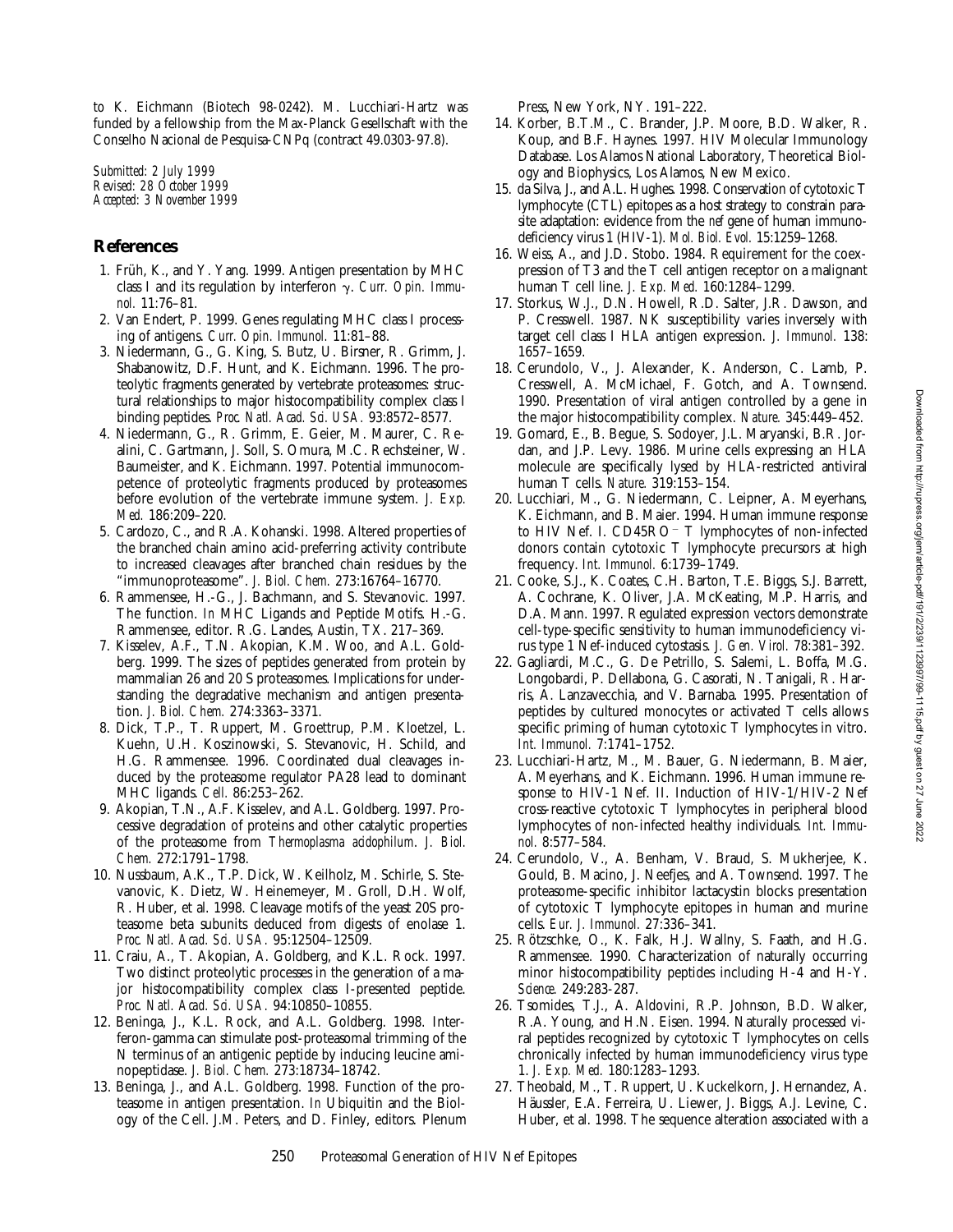mutational hotspot in p53 protects cells from lysis by cytotoxic T lymphocytes specific for a flanking peptide epitope. *J. Exp. Med.* 188:1017–1028.

- 28. Van Endert, P.M., D. Riganelli, G. Greco, K. Fleishhauer, J. Sidney, A. Sette, and J.-F. Bach. 1995. The peptide binding motif for the human transporter associated with antigen processing. *J. Exp. Med.* 182:1883–1895.
- 29. Nietfeld, W., M. Bauer, M. Fevrier, R. Maier, B. Holzwarth, R. Frank, B. Maier, Y. Riviere, and A. Meyerhans. 1995. Sequence constraints and recognition by CTL of an HLA-B27-restricted HIV-1 gag epitope. *J. Immunol.* 154:2188–2197.
- 30. Alexander, J., J. Sidney, S. Southwood, J. Ruppert, C. Oseroff, A. Maewal, K. Snoke, H.M. Serra, R.T. Kubo, A. Sette, et al. 1994. Development of high potency universal DR-restricted helper epitopes by modification of high affinity DR-blocking peptides. *Immunity.* 1:751–761.
- 31. Fenteany, G., R.F. Standaert, W.S. Lane, S. Choi, E.J. Corey, and S.L. Schreiber. 1995. Inhibition of proteasome activities and subunit-specific amino-terminal threonine modification by lactacystin. *Science.* 268:726–731.
- 32. Geier, E., G. Pfeifer, M. Wilm, M. Lucchiari-Hartz, W. Baumeister, K. Eichmann, and G. Niedermann. 1999. A giant protease with potential to substitute for some functions of the proteasome. *Science.* 283:978–981.
- 33. Culmann, B., E. Gomard, M.P. Kieny, B. Guy, F. Dreyfus, A.G. Saimot, D. Sereni, D. Sicard, and J.P. Levy. 1991. Six epitopes reacting with human cytotoxic  $CD8+T$  cells in the central region of the HIV-1 NEF protein. *J. Immunol.* 146: 1560–1565.
- 34. Bauer, M., M. Lucchiari-Hartz, R. Maier, G. Haas, B. Autran, K. Eichmann, R. Frank, B. Maier, and A. Meyerhans. 1997. Structural constraints of HIV-1 Nef may curtail escape from HLA-B7-restricted CTL recognition. *Immunol. Lett.* 55:119–122.
- 35. Haas, G., U. Plikat, P. Debre, M. Lucchiari, C. Katlama, Y. Dudoit, O. Bonduelle, M. Bauer, H.G. Ihlenfeldt, G. Jung, et al. 1996. Dynamics of viral variants in HIV-1 Nef and specific cytotoxic T lymphocytes in vivo. *J. Immunol.* 157:4212–4221.
- 36. Goulder, P.J., M. Bunce, P. Krausa, K. McIntyre, S. Crowley, B. Morgan, A. Edwards, P. Giangrande, R.E. Phillips, and A.J. McMichael. 1996. Novel, cross-restricted, conserved, and immunodominant cytotoxic T lymphocyte epitopes in slow progressors in HIV type 1 infection. *AIDS Res. Hum. Retroviruses.* 12:1691–1698.
- 37. Culmann-Penciolelli, B., S. Lamhamedi-Cherradi, I. Couillin, N. Guegan, J.P. Levy, J.G. Guillet, and E. Gomard. 1994. Identification of multirestricted immunodominant regions recognized by cytolytic T lymphocytes in the human immunodeficiency virus type 1 Nef protein. *J. Virol.* 68:7336–7343.
- 38. Hadida, F., A. Parrot, M.-P. Kieny, B. Sadat-Sowti, C. Mayaud, P. Debre, and B. Autran. 1992. Carboxyl-terminal and central regions of human immunodeficiency virus-1 nef recognized by cytotoxic T lymphocytes from lymphoid organs. An in vitro limiting dilution analysis. *J. Clin. Invest.* 89:53–60.
- 39. Brander, C., G. Corradin, T. Hasler, and W.J. Pichler. 1996. Peptide immunization in humans: a combined  $CD8+/$  $CD4+T$  cell-targeted vaccine restimulates the memory CD4 T cell response but fails to induce cytotoxic T lymphocytes (CTL). *Clin. Exp. Immunol.* 105:18–25.
- 40. Couillin, I., B. Culmann-Penciolleli, E. Gomard, J. Chopin, J.-P. Levy, J.-G. Guillet, and S. Saragosti. 1994. Impaired cytotoxic T lymphocyte recognition due to genetic variations in the main immunogenic region of the human immunodefi-

ciency virus 1 nef protein. *J. Exp. Med.* 180:1129–1134.

- 41. Baur, A.S., E.T. Sawai, P. Dazin, W.J. Fantl, C. Cheng-Mayer, and B.M. Peterlin. 1994. HIV-1 Nef leads to inhibition or activation of T cells depending on its intracellular localization. *Immunity.* 1:373–384.
- 42. Skowronski, J., and R. Mariani. 1995. Transient assay for Nef-induced down-regulation of CD4 antigen expression on the cell surface. *In* HIV: A Practical Approach. J. Karn, editor. Oxford University Press, Oxford. 231–242.
- 43. Lauvau, G., K. Kakimi, G. Niedermann, M. Ostankovitch, P. Yotnda, H. Firat, F.V. Chisari, and P.M. Van Endert. 1999. Human transporters associated with antigen processing (TAPs) select epitope precursor peptides for processing in the endoplasmic reticulum and presentation to T cells. *J. Exp. Med.* 190:1227–1240.
- 44. Neefjes, J., E. Gottfried, J. Roelse, M. Grommé, R. Obst, G.J. Hämmerling, and F. Momburg. 1995. Analysis of the fine specificity of rat, mouse and human TAP peptide transporters. *Eur. J. Immunol.* 25:1133–1136.
- 45. Daniel, S., V. Brusic, S. Caillat-Zucman, N. Petrovsky, L. Harrison, D. Riganelli, F. Sinigaglia, F. Gallazzi, J. Hammer, and P.M. Van Endert. 1998. Relationship between peptide selectivities of human transporters associated with antigen processing and HLA class I molecules. *J. Immunol.* 161:617–624.
- 46. Eisenlohr, L.C., I. Bacik, J.R. Bennink, K. Bernstein, and J.W. Yewdell. 1992. Expression of a membrane protease enhances presentation of endogenous antigens to MHC class I-restricted T lymphocytes. *Cell.* 71:963–972.
- 47. Powis, S.J., L.L. Young, E. Joly, P.J. Barker, L. Richardson, R.P. Brandt, C.J. Melief, J.C. Howard, and G.W. Butcher. 1996. The rat cim effect: TAP allele-dependent changes in a class I MHC anchor motif and evidence against C-terminal trimming of peptides in the ER. *Immunity.* 4:159–165.
- 48. Collins, E.J., D.N. Garboczi, and D.C. Wiley. 1994. Threedimensional structure of a peptide extending from one end of a class I MHC binding site. *Nature.* 371:626–629.
- 49. Guo, H.C., T.S. Jardetzky, T.P. Garrett, W.S. Lane, J.L. Strominger, and D.C. Wiley. 1992. Different length peptides bind to HLA-Aw68 similarly at their ends but bulge out in the middle. *Nature.* 360:364–366.
- 50. Fremont, D.H., M. Matsumura, E.A. Stura, P.A. Peterson, and I.A. Wilson. 1992. Crystal structures of two viral peptides in complex with murine MHC class I H-2Kb. *Science.* 257:919–927.
- 51. Cardozo, C., A. Vinitsky, C. Michaud, and M. Orlowski. 1994. Evidence that the nature of amino acid residues in the P3 position directs substrates to distinct catalytic sites of the pituitary multicatalytic proteinase complex (proteasome). *Biochemistry.* 33:6483–6489.
- 52. Neisig, A., J. Roelse, A.J. Sijts, F. Ossendorp, M.C. Feltkamp, W.M. Kast, C.J. Melief, and J.J. Neefjes. 1995. Major differences in transporter associated with antigen presentation (TAP)-dependent translocation of MHC class I-presentable peptides and the effect of flanking sequences. *J. Immunol.* 154: 1273–1279.
- 53. Ossendorp, F., M. Eggers, A. Neisig, T. Ruppert, M. Groettrup, A. Sijts, E. Mengede, P.-M. Kloetzel, J. Neefjes, U.-H. Koszinowski, and C. Melief. 1996. A single residue exchange within a viral CTL epitope alters proteasome-mediated degradation resulting in lack of antigen presentation. *Immunity.* 5:115–124.
- 54. Yellen-Shaw, A., C.E. Laughlin, R.M. Metrione, and L.C. Eisenlohr. 1997. Murine transporter associated with antigen